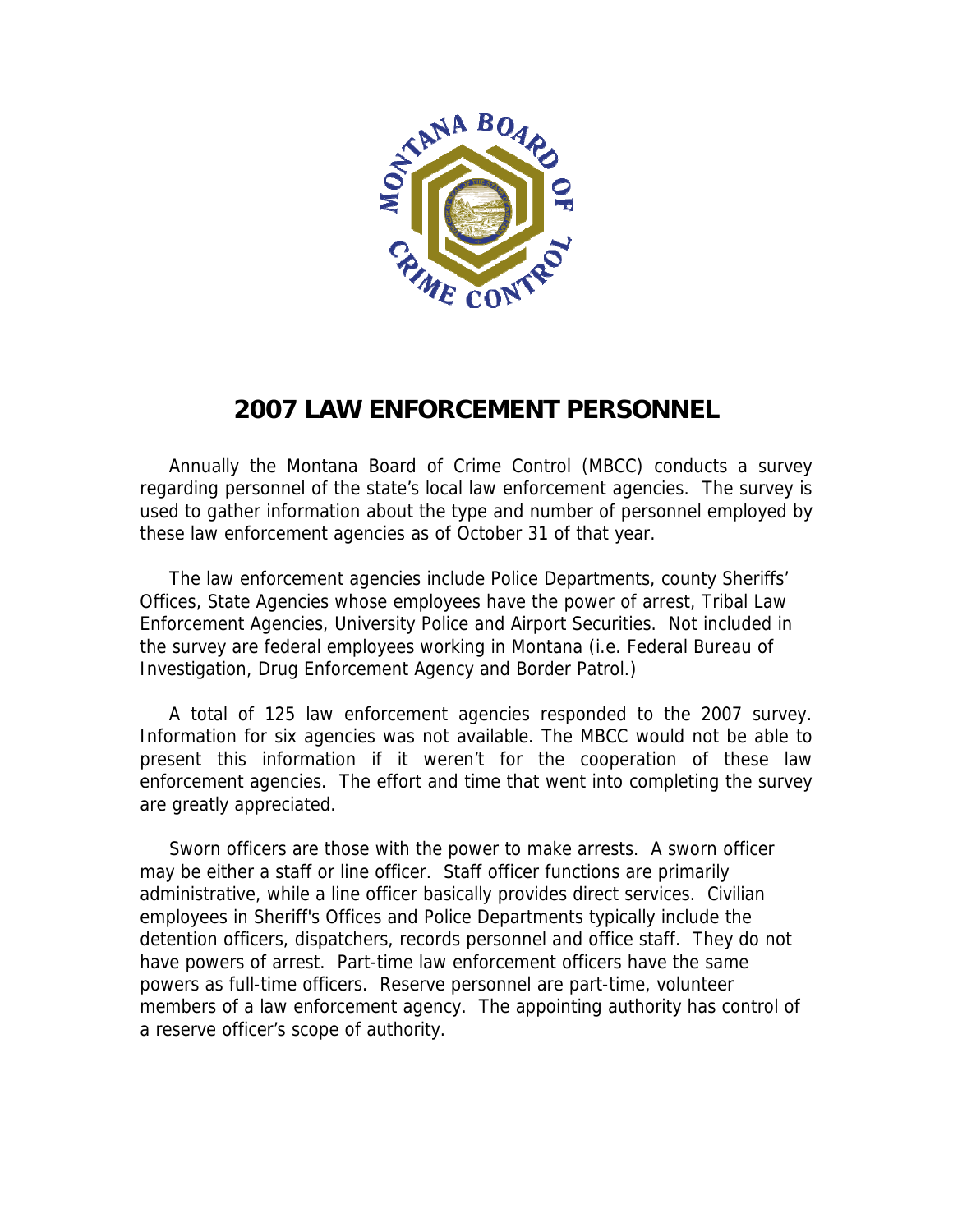An estimated total population of 991,085 for 2007 was used to calculate the statewide rate per capita. The United States Department of Justice, Federal Bureau of Investigation provides this estimated population.

 For Montana Incident-Based Reporting purposes, an "incident" is defined as one or more offenses committed by the same offender or group of offenders acting in concert, at the same time and place.

| <b>Full-time Law Enforcement Personnel</b> |                                     |                                  |                              |                                            |  |  |  |  |  |
|--------------------------------------------|-------------------------------------|----------------------------------|------------------------------|--------------------------------------------|--|--|--|--|--|
| <b>Type of Agency</b>                      | <b>Number of</b><br><b>Agencies</b> | <b>Sworn</b><br><b>Personnel</b> | Civilian<br><b>Personnel</b> | <b>Total Full-time</b><br><b>Employees</b> |  |  |  |  |  |
| <b>Sheriff's Offices</b>                   | 56                                  | 732                              | 779                          | 1,511                                      |  |  |  |  |  |
| <b>Police Departments</b>                  | 54                                  | 736                              | 207                          | 943                                        |  |  |  |  |  |
| Total PD & SO                              | 110                                 | 1,468                            | 986                          | 2,454                                      |  |  |  |  |  |
|                                            |                                     |                                  |                              |                                            |  |  |  |  |  |
| Airport Security                           | 4                                   | 21                               |                              | 22                                         |  |  |  |  |  |
| <b>State Agencies</b>                      | 6                                   | 450                              | 61                           | 511                                        |  |  |  |  |  |
| <b>Tribal Law Enforcement</b>              | 2                                   | 45                               | 12                           | 57                                         |  |  |  |  |  |
| <b>University Security</b>                 | 3                                   | 33                               | 25                           | 58                                         |  |  |  |  |  |
| <b>Total, Other Agencies</b>               | 15                                  | 549                              | 99                           | 648                                        |  |  |  |  |  |
|                                            |                                     |                                  |                              |                                            |  |  |  |  |  |
| <b>Statewide Totals</b>                    | 125                                 | 2,017                            | 1,085                        | 3,102                                      |  |  |  |  |  |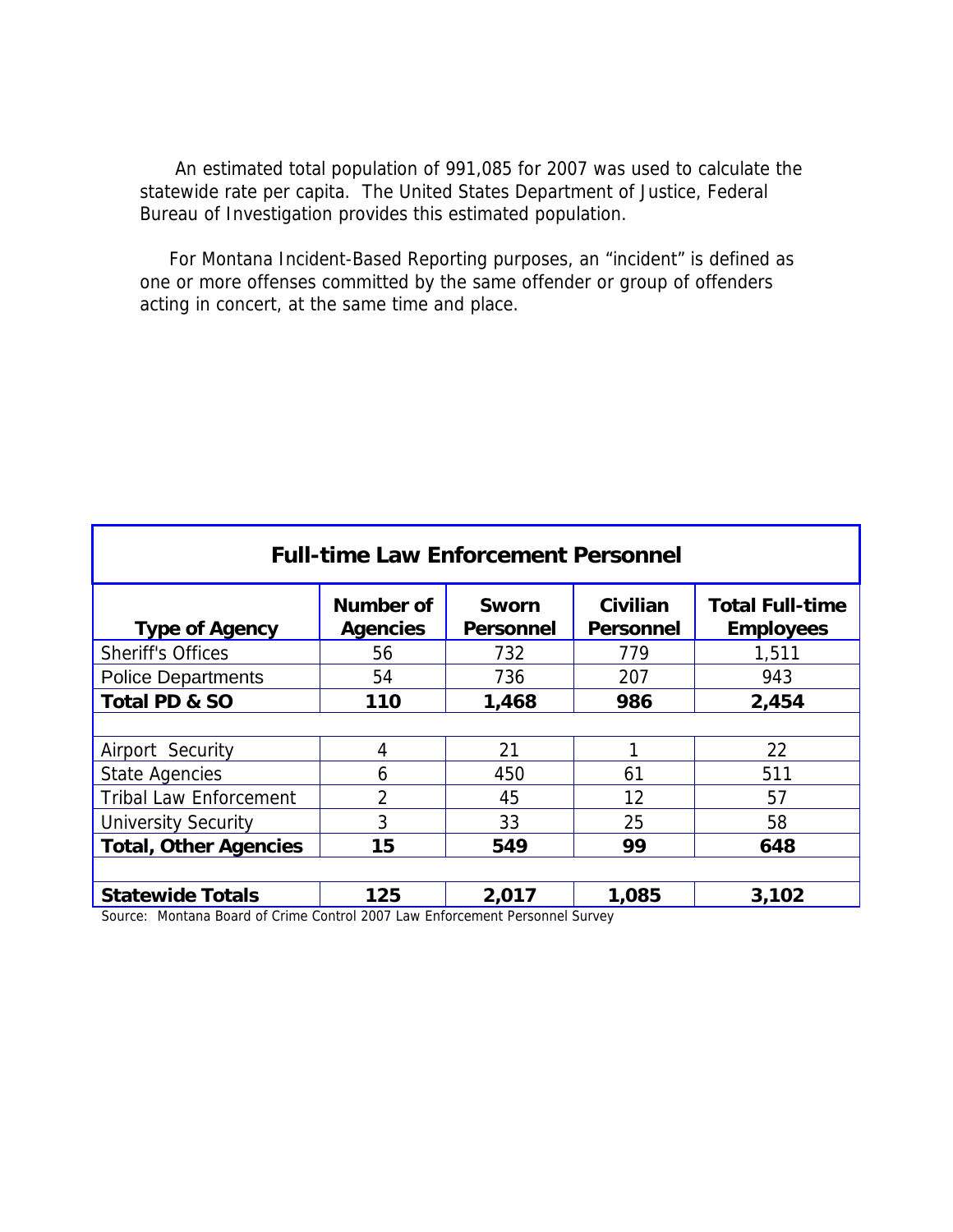| <b>Part-time Sworn and Reserve Personnel</b> |                                   |                                 |  |  |  |  |  |  |
|----------------------------------------------|-----------------------------------|---------------------------------|--|--|--|--|--|--|
|                                              | <b>Reserve</b><br><b>Officers</b> | <b>Part-time Sworn Officers</b> |  |  |  |  |  |  |
| <b>Police Departments</b>                    | 87                                | 29                              |  |  |  |  |  |  |
| <b>Total Agencies</b>                        | 27                                | 13                              |  |  |  |  |  |  |
|                                              |                                   |                                 |  |  |  |  |  |  |
| <b>Sheriff's Offices</b>                     | 360                               | 25                              |  |  |  |  |  |  |
| <b>Total Agencies</b>                        | 43                                | 15                              |  |  |  |  |  |  |
|                                              |                                   |                                 |  |  |  |  |  |  |
| <b>Total Police Departments</b>              |                                   |                                 |  |  |  |  |  |  |
| & Sheriff's Offices                          | 447                               | 54                              |  |  |  |  |  |  |
| <b>Total Agencies</b>                        | 70                                | 28                              |  |  |  |  |  |  |

 Source: Montana Board of Crime Control 2007 Law Enforcement Personnel Survey Police Departments does include 2 Universities.

| <b>Full-time Sworn Officers by Gender</b> |                                   |     |                                               |     |  |  |  |  |  |
|-------------------------------------------|-----------------------------------|-----|-----------------------------------------------|-----|--|--|--|--|--|
| Agency                                    | Number of<br><b>Male Officers</b> | ℅   | Number of<br><b>Female</b><br><b>Officers</b> | ℅   |  |  |  |  |  |
| <b>Police Departments</b>                 | 688                               | 94% | 44                                            | 6%  |  |  |  |  |  |
| <b>Sheriff's Offices</b>                  | 686                               | 93% | 50                                            | 7%  |  |  |  |  |  |
| <b>Subtotal</b>                           | 1,374                             | 94% | 94                                            | 6%  |  |  |  |  |  |
| <b>Airport Security</b>                   | 20                                | 95% |                                               | 5%  |  |  |  |  |  |
| <b>State Agencies</b>                     | 425                               | 94% | 25                                            | 6%  |  |  |  |  |  |
| <b>Tribal Law Enforcement</b>             | 42                                | 93% | 3                                             | 7%  |  |  |  |  |  |
| <b>University Security</b>                | 29                                | 88% | 4                                             | 12% |  |  |  |  |  |
| <b>Total</b>                              | 1,890                             | 94% | 127                                           | 6%  |  |  |  |  |  |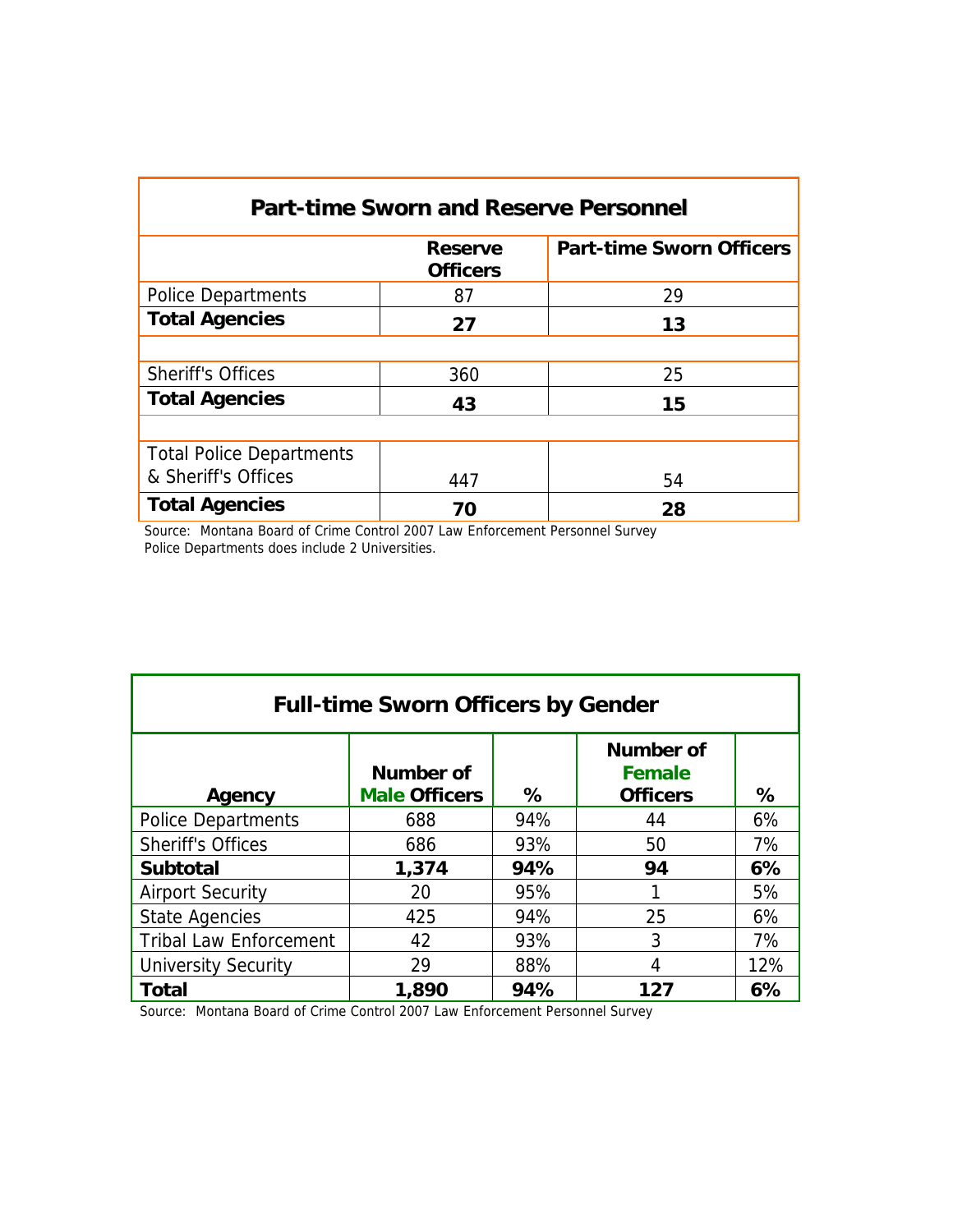|                      |                   |                  | <b>Juvenile</b>                      | <b>Total</b> |                                   | <b>Total</b>     |
|----------------------|-------------------|------------------|--------------------------------------|--------------|-----------------------------------|------------------|
|                      |                   |                  | <b>Detention Detention Detention</b> |              |                                   | Civilian         |
| Agency               | <b>Population</b> | <b>Officers</b>  | <b>Officers</b>                      |              | Personnel Dispatchers   Personnel |                  |
| Beaverhead SO        | 4,714             | 4                | 0                                    |              | 5                                 |                  |
| Big Horn SO          | 13,205            | 5                | 0                                    | 5            | 5                                 | 10               |
| <b>Blaine SO</b>     | 5,326             | $\mathbf 0$      | 8                                    | 8            | 4                                 | 12               |
| <b>Broadwater SO</b> | 4,631             | 8                | $\mathbf 0$                          | 8            | 8                                 | 16               |
| Carbon SO            | 5,693             | $\mathbf 0$      | $\mathbf 0$                          | 0            | 7                                 | 7                |
| Carter SO            | 1,326             | $\mathbf 0$      | $\mathbf 0$                          | 0            | 0                                 | 0                |
| Cascade SO           | 23,721            | 76               | 0                                    | 76           | 0                                 | 76               |
| Chouteau SO          | 3,927             | 2                | 0                                    |              | 6                                 | 8                |
| Custer SO            | 3,139             | 8                | 0                                    | 8            | 0                                 | 8                |
| Daniels SO           | 1,760             | 0                | 0                                    |              | 7                                 | 7                |
| Dawson SO            | 4,018             | 45               | $\mathbf 0$                          | 45           | 0                                 | 45               |
| Deer Lodge SO        | 8,893             | 6                | $\mathbf 0$                          | 6            | 8                                 | 14               |
| Fallon SO            | 1,101             | 8                | 8                                    | 16           | 5                                 | 21               |
| Fergus SO            | 5,474             | 6                | 0                                    | 6            | 5                                 | 11               |
| Flathead SO          | 54,574            | 28               | 11                                   | 39           | 18                                | 57               |
| Gallatin SO          | 35,116            | 30               | $\mathbf 0$                          | 30           | 0                                 | 30               |
| Garfield SO          | 1,245             | 0                | $\mathbf 0$                          | 0            | 1                                 |                  |
| Glacier SO           | 10,556            |                  | $\mathbf 0$                          |              | 6                                 |                  |
| Golden Valley SO     | 1,181             | 0                | 0                                    |              | 0                                 | 0                |
| Granite SO           | 2,947             | $\overline{2}$   | 0                                    |              | 6                                 | 8                |
| Hill SO              | 7,058             | 10               | 0                                    | 10           | 4                                 | 14               |
| Jefferson SO         | 8,881             | 4                | 0                                    |              | 4                                 | 8                |
| Judith Basin SO      | 2,133             | 0                | $\mathbf 0$                          | C            | 0                                 | $\overline{0}$   |
| Lake County SO       | 21,175            | 14               | $\overline{0}$                       | 14           | 12                                | 26               |
| Lewis & Clark SO     | 29,968            | 17               | $\overline{0}$                       | 17           | 0                                 | 17               |
| Liberty SO           | 1,850             | $\mathbf 0$      | $\mathbf 0$                          | 0            | 5                                 | 5                |
| Lincoln SO           | 14,742            | 8                | 0                                    | 8            | 5                                 | 13               |
| McCone SO            | 1,745             | $\mathbf 0$      | 0                                    | 0            | 6                                 | 6                |
| Madison SO           | 6,500             | 1                | $\mathbf 0$                          |              | 4                                 | 5                |
| Meagher SO           | 1,988             | 0                | $\mathbf 0$                          | 0            | 7                                 |                  |
| Mineral SO           | 4,115             | 5                | $\mathbf 0$                          | 5            | 6                                 | 11               |
| Missoula SO          | 37,861            | 80               | 17                                   | 97           | 0                                 | 97               |
| Musselshell SO       | 4,618             | 0                | ი                                    |              | 0                                 | 0                |
| Park SO              | 8,943             | 8                | 0                                    | 8            | 0                                 | 8                |
| Petroleum SO         | 473               | 0                | 0                                    | 0            | 0                                 | $\pmb{0}$        |
| Phillips SO          | 4,063             | $\boldsymbol{0}$ | $\boldsymbol{0}$                     | 0            | 8                                 | 8                |
| Pondera SO           | 3,476             | $\mathbf 0$      | $\mathbf 0$                          | 0            | 6                                 | $\boldsymbol{6}$ |
| Powder River SO      | 1,747             | 0                | $\overline{0}$                       | 0            | $\overline{7}$                    | $\overline{7}$   |
| Powell SO            | 7,016             | 0                | $\mathbf 0$                          | 0            | 4                                 | 4                |
| Prairie SO           | 1,067             | 0                | $\mathbf 0$                          | 0            | $\mathbf 0$                       | $\mathbf 0$      |
| Ravalli SO           | 33,081            | 0                | $\mathbf 0$                          |              | $\mathbf 0$                       | $\overline{0}$   |
| Richland SO          | 3,854             | 5                | 0                                    | 5            | 5                                 | 10               |
| Roosevelt SO         | 6,824             | 6                | $\overline{0}$                       | 6            | 10                                | 16               |
| Rosebud SO           | 6,974             | 5                | $\mathbf 0$                          | 5            | 5                                 | 10               |
| Sanders SO           | 8,094             | 6                | 0                                    | 6            | 5                                 | 11               |
| Sheridan SO          | 1,693             | $\overline{2}$   | $\mathbf 0$                          | 2            | $\overline{7}$                    | 9                |

### **SHERIFF'S OFFICE DETENTION & DISPATCHER PERSONNEL**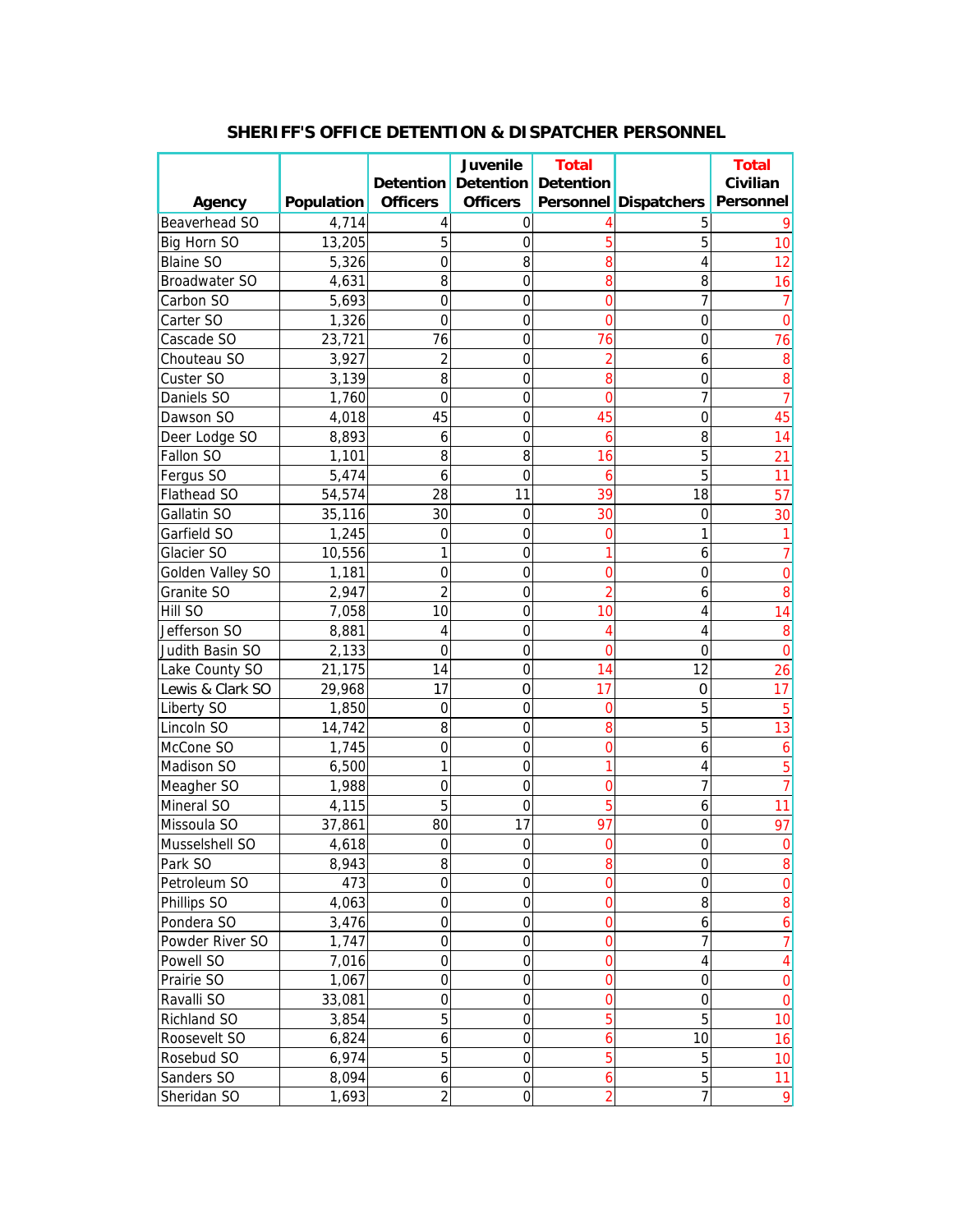| Silver Bow SO        | 32,789  | 28  |    | 28  | 8   | 36  |
|----------------------|---------|-----|----|-----|-----|-----|
| <b>Stillwater SO</b> | 6,802   |     |    |     |     |     |
| Sweet Grass SO       | 3,800   |     |    |     | o   |     |
| <b>Teton SO</b>      | 6,120   |     |    |     |     |     |
| Toole SO             | 5,099   |     |    |     | 5   |     |
| Treasure SO          | 662     |     |    |     |     |     |
| Valley SO            | 4,045   |     |    |     |     |     |
| Wheatland SO         | 1,940   |     |    |     | 8   | 15  |
| Wibaux SO            | 897     |     |    |     |     |     |
| Yellowstone SO       | 32,748  | 51  |    | 51  | 0   | 51  |
| <b>Totals</b>        |         |     |    |     |     |     |
| <b>56 Agencies</b>   | 517,388 | 492 | 44 | 536 | 246 | 782 |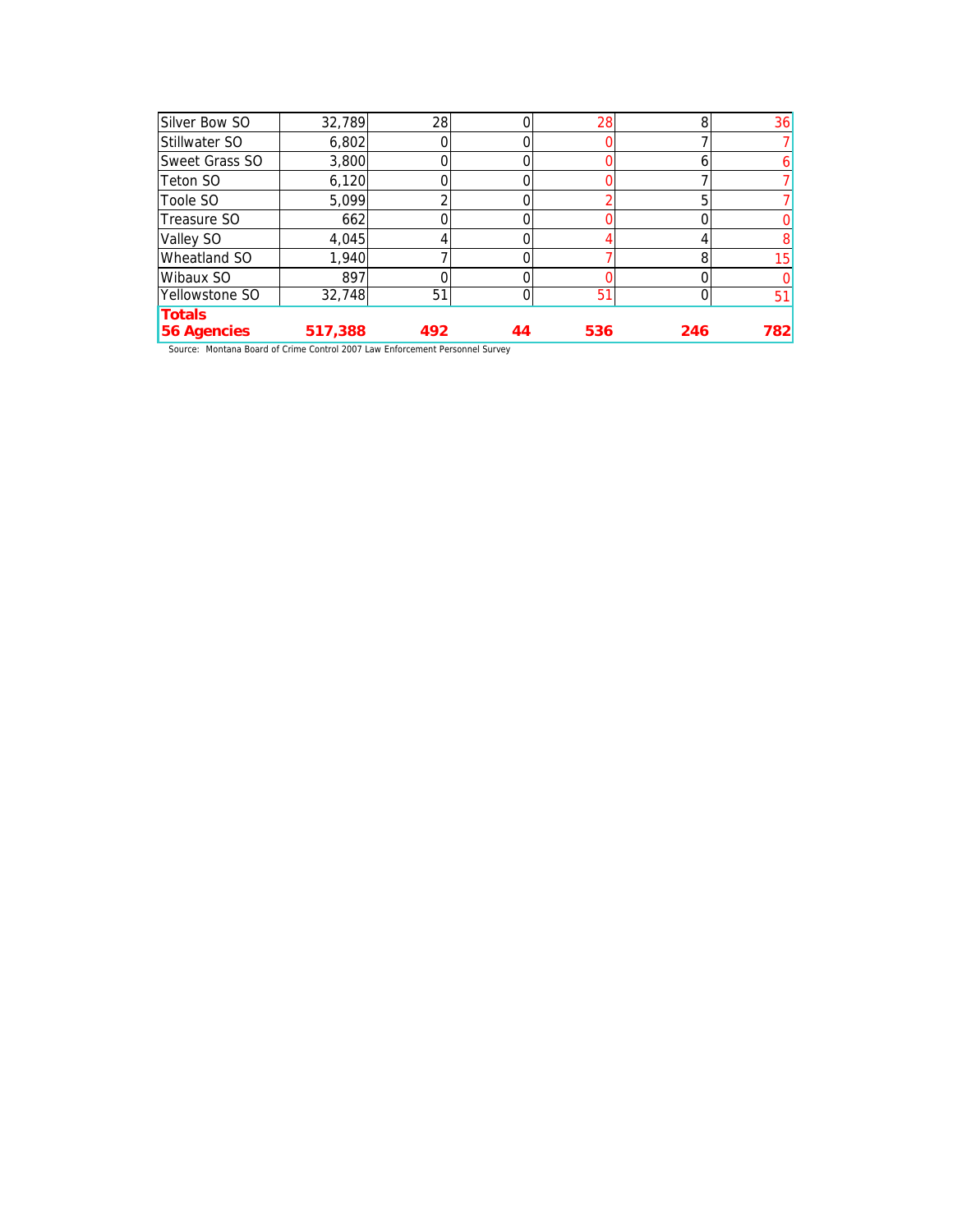|                          |            |                  | Juvenile                          | <b>Total</b>   |                       | <b>Total</b>   |
|--------------------------|------------|------------------|-----------------------------------|----------------|-----------------------|----------------|
|                          |            |                  | Detention   Detention   Detention |                |                       | Civilian       |
| Agency                   | Population | <b>Officers</b>  | <b>Officers</b>                   |                | Personnel Dispatchers | Personnel      |
| Dillon PD                | 4,029      | $\mathbf 0$      | $\overline{0}$                    | 0              | 0                     |                |
| Chinook PD               | 1,283      | 0                | 0                                 | 0              | 0                     |                |
| Red Lodge PD             | 2,494      | 0                | 0                                 | 0              | 0                     |                |
| <b>Bridger PD</b>        | 749        | 0                | 0                                 | 0              | 0                     |                |
| Fromberg PD              | 486        | 0                | 0                                 | 0              | 0                     |                |
| Joliet PD                | 617        | 0                | 0                                 | 0              | 0                     |                |
| <b>Great Falls PD</b>    | 56,159     | 0                | 0                                 | 0              | 19                    | 19             |
| Fort Benton PD           | 1,451      | 0                | 0                                 | 0              | 0                     | 0              |
| Miles City PD            | 8,033      | 0                | 0                                 | 0              | 6                     |                |
| <b>Glendive PD</b>       | 4,606      | 0                | 0                                 | 0              | 6                     | 6              |
| <b>Baker PD</b>          | 1,620      | 0                | 0                                 | 0              | 0                     | 0              |
| Lewistown PD             | 6,047      | 0                | 0                                 | 0              | 5                     | 5              |
| Columbia Falls PD        | 4,826      | $\overline{0}$   | 0                                 | 0              | 6                     | 6              |
| <b>Whitefish PD</b>      | 8,007      | $\overline{0}$   | 0                                 | 0              | 4                     |                |
| Kalispell PD             | 20,104     | $\overline{0}$   | 0                                 | 0              |                       |                |
| <b>Bozeman PD</b>        | 36,158     | 0                | 0                                 | 0              | 0                     | 0              |
| <b>Belgrade PD</b>       | 7,552      | $\overline{0}$   | 0                                 | 0              | 0                     | ი              |
| Three Forks PD           | 1,865      | 0                | 0                                 | 0              | 0                     | ი              |
| West Yellowstone PD      | 1,240      | 0                | 0                                 | 0              | 6                     | 6              |
| Montana State University | 16,424     | 0                | 0                                 | 0              | 6                     | 14             |
| Manhattan PD             | 1,503      | 0                | 0                                 | 0              | 0                     | 0              |
| Cut Bank PD              | 3,182      | 0                | 0                                 | 0              | 0                     | 0              |
| Havre PD                 | 9,414      | 0                | 0                                 | 0              | 9                     | 9              |
| <b>Boulder PD</b>        | 1,468      | $\overline{0}$   | 0                                 | 0              | 0                     | 0              |
| Whitehall PD             | 1,184      | $\overline{0}$   | 0                                 | $\overline{0}$ | 1                     |                |
| Polson PD                | 5,082      | $\overline{0}$   | 0                                 | 0              | 0                     | 0              |
| Ronan PD                 | 2,033      | 0                | 0                                 | 0              | 0                     | 0              |
| Saint Ignatius PD        | 830        | 0                | 0                                 | 0              | 0                     | O              |
| Helena PD                | 28,128     | 0                | 0                                 | 0              | 15                    | 15             |
| East Helena PD           | 2,108      | 0                | 0                                 | 0              | 0                     | 0              |
| Libby PD                 | 2,666      | 0                | 0                                 | 0              | 0                     | 0              |
| Eureka PD                | 1,030      | 9                | 9                                 | 18             | 0                     | 18             |
| <b>Troy PD</b>           | 996        | 0                | 0                                 | 0              |                       |                |
| <b>Ennis PD</b>          | 1,029      | 0                | 0                                 |                | ი                     |                |
| Missoula PD              | 65,037     | 0                | $\boldsymbol{0}$                  | 0              | $\mathbf 0$           | $\overline{0}$ |
| University of Montana    | 16,800     | $\boldsymbol{0}$ | 0                                 | 0              | 6                     | 10             |
| Livingston PD            | 7,307      | $\boldsymbol{0}$ | $\boldsymbol{0}$                  | 0              | $\mathbf 0$           | $\mathbf 0$    |
| Conrad PD                | 2,556      | $\boldsymbol{0}$ | 0                                 | 0              | $\mathbf 0$           | $\overline{0}$ |
| Hamilton PD              | 4,774      | $\boldsymbol{0}$ | 0                                 | 0              | $\overline{0}$        | $\overline{0}$ |
| Stevensville PD          | 1,966      | $\mathbf 0$      | 0                                 | 0              | $\overline{0}$        | $\overline{0}$ |
| Darby PD                 | 854        | $\boldsymbol{0}$ | 0                                 | 0              | $\overline{0}$        | $\overline{0}$ |
| Pinesdale PD             | 853        | 0                | 0                                 | $\overline{0}$ | $\mathbf 0$           | $\overline{0}$ |
| Sidney PD                | 4,761      | 0                | 0                                 | $\overline{0}$ | $\mathbf 0$           | $\overline{0}$ |
| <b>Fairview PD</b>       | 676        | $\boldsymbol{0}$ | 0                                 | 0              | $\overline{0}$        | $\overline{0}$ |
| Poplar PD                | 900        | $\boldsymbol{0}$ | 0                                 | $\overline{0}$ | $\overline{0}$        | $\overline{0}$ |
| Wolf Point PD            | 2,608      | $\boldsymbol{0}$ | $\boldsymbol{0}$                  | $\mathbf 0$    | $\mathbf 0$           | $\overline{0}$ |
| <b>Brockton PD</b>       | 242        | $\mbox{O}$       | $\mathbf 0$                       | $\mathbf 0$    | $\boldsymbol{0}$      | 0              |
| Colstrip PD              | 2,342      | $\boldsymbol{0}$ | $\boldsymbol{0}$                  | $\mathbf 0$    | 5                     | $\overline{5}$ |

## **POLICE DEPARTMENT DETENTION & DISPATCHER PERSONNEL**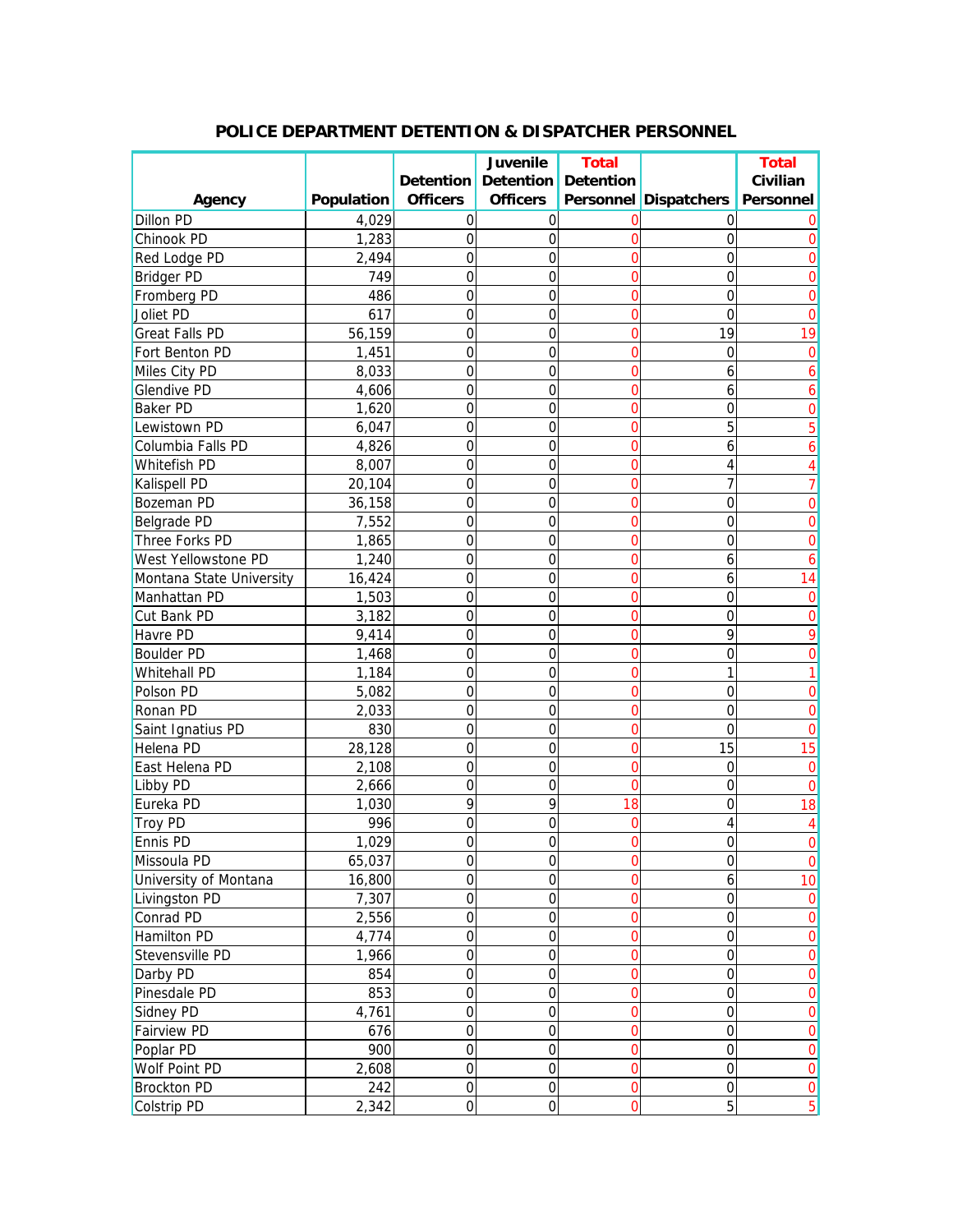| 56 Agencies        | 473,697 | Q | 18 | 116 | 146 |
|--------------------|---------|---|----|-----|-----|
| <b>Totals</b>      |         |   |    |     |     |
| Laurel PD          | 6,434   |   |    |     |     |
| <b>Billings PD</b> | 101,342 |   |    |     |     |
| <b>Glasgow PD</b>  | 2,926   |   |    |     |     |
| Columbus PD        | 1,954   |   |    |     |     |
| Plentywood PD      | 1,696   |   |    |     |     |
| <b>Plains PD</b>   | 1,272   |   |    |     |     |
| Thompson Falls PD  | 1,420   |   |    |     |     |
| Hot Springs PD     | 574     |   |    |     |     |

 Source: Montana Board of Crime Control 2007 Law Enforcement Personnel Survey Police Departments include 2 Universities.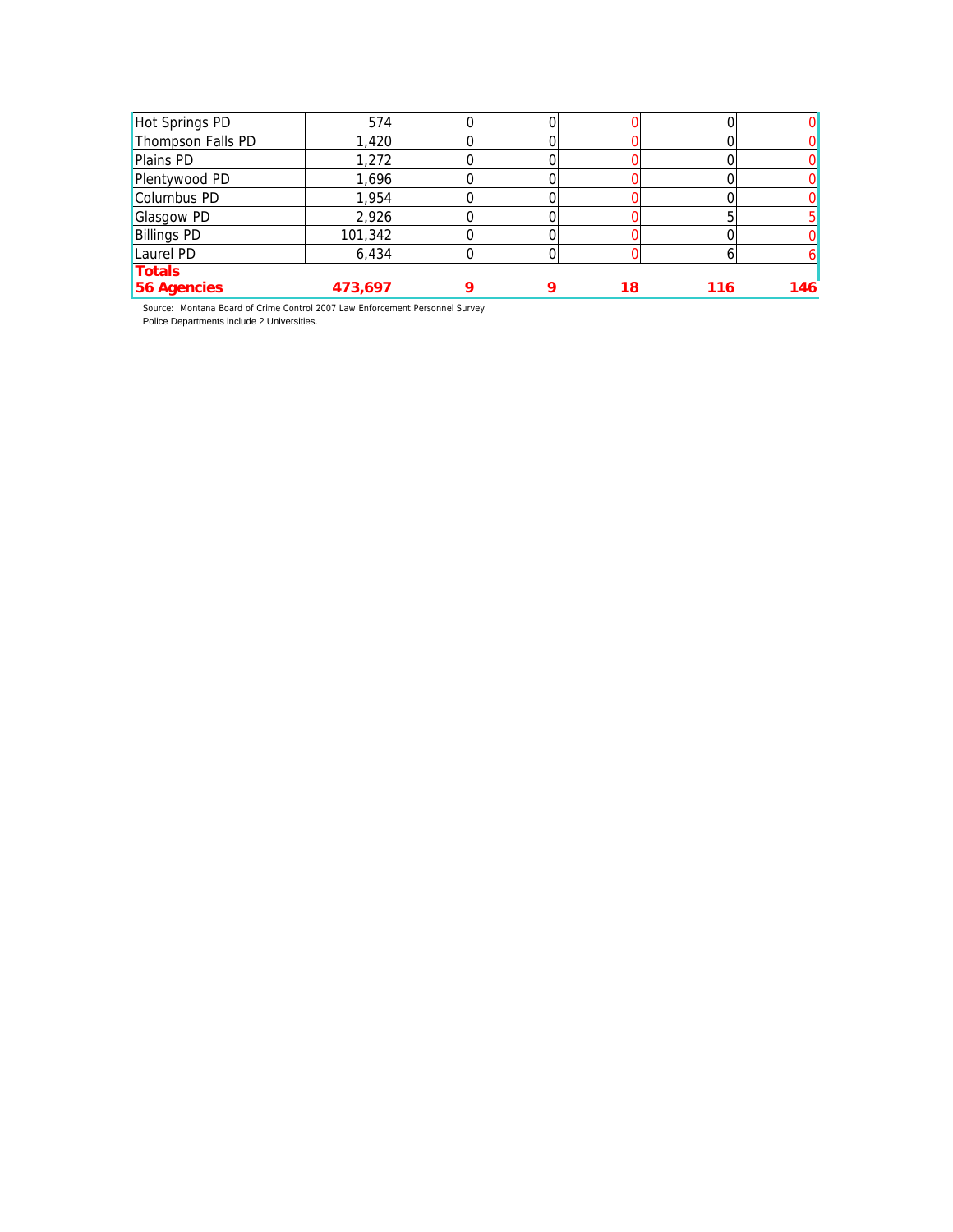### **SCHOOL RESOURCE OFFICERS**

|                                               |                   | <b>Number of School</b>  |                                                                                                   |                                                           |                                                                                                                                                                                                 |
|-----------------------------------------------|-------------------|--------------------------|---------------------------------------------------------------------------------------------------|-----------------------------------------------------------|-------------------------------------------------------------------------------------------------------------------------------------------------------------------------------------------------|
| Agency                                        | <b>Population</b> | <b>Resource Officers</b> | <b>High School</b>                                                                                | <b>Middle School</b>                                      | <b>Elementary School</b>                                                                                                                                                                        |
| <b>Broadwater SO</b>                          | 4,631             |                          | 1 Broadwater High School School                                                                   | <b>Broadwater Middle</b>                                  | <b>Townsend Elementary</b><br>School                                                                                                                                                            |
| <b>Broadwater Total</b>                       | 4,631             |                          |                                                                                                   |                                                           |                                                                                                                                                                                                 |
|                                               |                   |                          |                                                                                                   |                                                           |                                                                                                                                                                                                 |
| Cascade SO                                    | 23,721            | $\overline{0}$           |                                                                                                   |                                                           |                                                                                                                                                                                                 |
|                                               |                   |                          |                                                                                                   |                                                           |                                                                                                                                                                                                 |
| <b>Great Falls PD</b><br><b>Cascade Total</b> | 56,159<br>79,880  | 4                        | Great Falls High School,<br>Charles M. Russell High<br>School, Paris Gibson<br>4 Education Center | North Middle School,<br>East Middle School                | Chief Joseph, Lewis &<br>Clark, Lincoln,<br>Longfellow, Loy, Meadow<br>Lark, Morningside,<br>Mountain View,<br>Riverview, Roosevelt,<br>Sacajawea, Sunnyside,<br>Valley View, West,<br>Whittier |
|                                               |                   |                          |                                                                                                   |                                                           |                                                                                                                                                                                                 |
|                                               |                   |                          |                                                                                                   |                                                           |                                                                                                                                                                                                 |
| Custer SO                                     | 3,139             | 0                        |                                                                                                   |                                                           |                                                                                                                                                                                                 |
|                                               |                   |                          | <b>Custer County High</b>                                                                         | Washington Middle                                         | Highland Park, Jefferson,                                                                                                                                                                       |
| Miles City PD<br><b>Custer Total</b>          | 8,033<br>11,172   | 1                        | 1 School                                                                                          | School                                                    | Lincoln, Garfield                                                                                                                                                                               |
|                                               |                   |                          |                                                                                                   |                                                           |                                                                                                                                                                                                 |
|                                               |                   |                          |                                                                                                   |                                                           |                                                                                                                                                                                                 |
| Fergus SO                                     | 5,474             | $\Omega$                 |                                                                                                   |                                                           |                                                                                                                                                                                                 |
| Lewistown PD<br><b>Fergus Total</b>           | 6,047<br>11,521   |                          | 1 Fergus High School                                                                              | Lewistown Junior High<br>School                           | <b>Highland Park</b><br>Elementary School,<br>Garfield Elementary<br>School, Lewis & Clark<br><b>Elementary School</b>                                                                          |
|                                               |                   |                          |                                                                                                   |                                                           |                                                                                                                                                                                                 |
|                                               |                   |                          |                                                                                                   |                                                           |                                                                                                                                                                                                 |
| <b>Flathead SO</b>                            | 54,574            |                          | 1 Bigfork High School                                                                             | Bigfork Middle School,<br>Somers Middle School            | Bigfork Elementary,<br>Lakeside Elementary<br>School                                                                                                                                            |
|                                               |                   |                          | Columbia Falls High                                                                               | Columbia Falls Middle                                     | Glacier Gateway, Ruder                                                                                                                                                                          |
| Columbia Falls PD                             | 4,826             |                          | 1 School                                                                                          | School                                                    | School                                                                                                                                                                                          |
| Whitefish PD                                  | 8,007             |                          | 1 Whitefish High School                                                                           | Whitefish Middle School Muldown Elementary                |                                                                                                                                                                                                 |
|                                               |                   |                          | Flathead High School,                                                                             |                                                           |                                                                                                                                                                                                 |
| <b>Kalispell PD</b>                           | 20,104            |                          | 3 Glacier High School                                                                             | Kalispell Middle School                                   |                                                                                                                                                                                                 |
| <b>Flathead Total</b>                         | 87,511            | 6                        |                                                                                                   |                                                           |                                                                                                                                                                                                 |
|                                               |                   |                          |                                                                                                   |                                                           |                                                                                                                                                                                                 |
| <b>Gallatin SO</b>                            | 35,116            |                          | Willow Creek,<br>1 Manhattan Christian                                                            |                                                           | Malmborg, Lamotte,<br>Springhill, Pass Creek,<br>Anderson, Cottonwood,<br>Monforton, Gallatin<br>Gateway, Ophir,<br>Manhattan Christian                                                         |
| <b>Bozeman PD</b>                             | 36,158            |                          | Bozeman High School,<br><b>Bridger Alternative</b><br>2 School                                    | Chief Joseph Middle<br>School, Sacajawea<br>Middle School | Emily Dickinson School,<br>Hawthorne School, Irving<br>School, Longfellow<br>School, Morning Star<br>School, Whittier School                                                                    |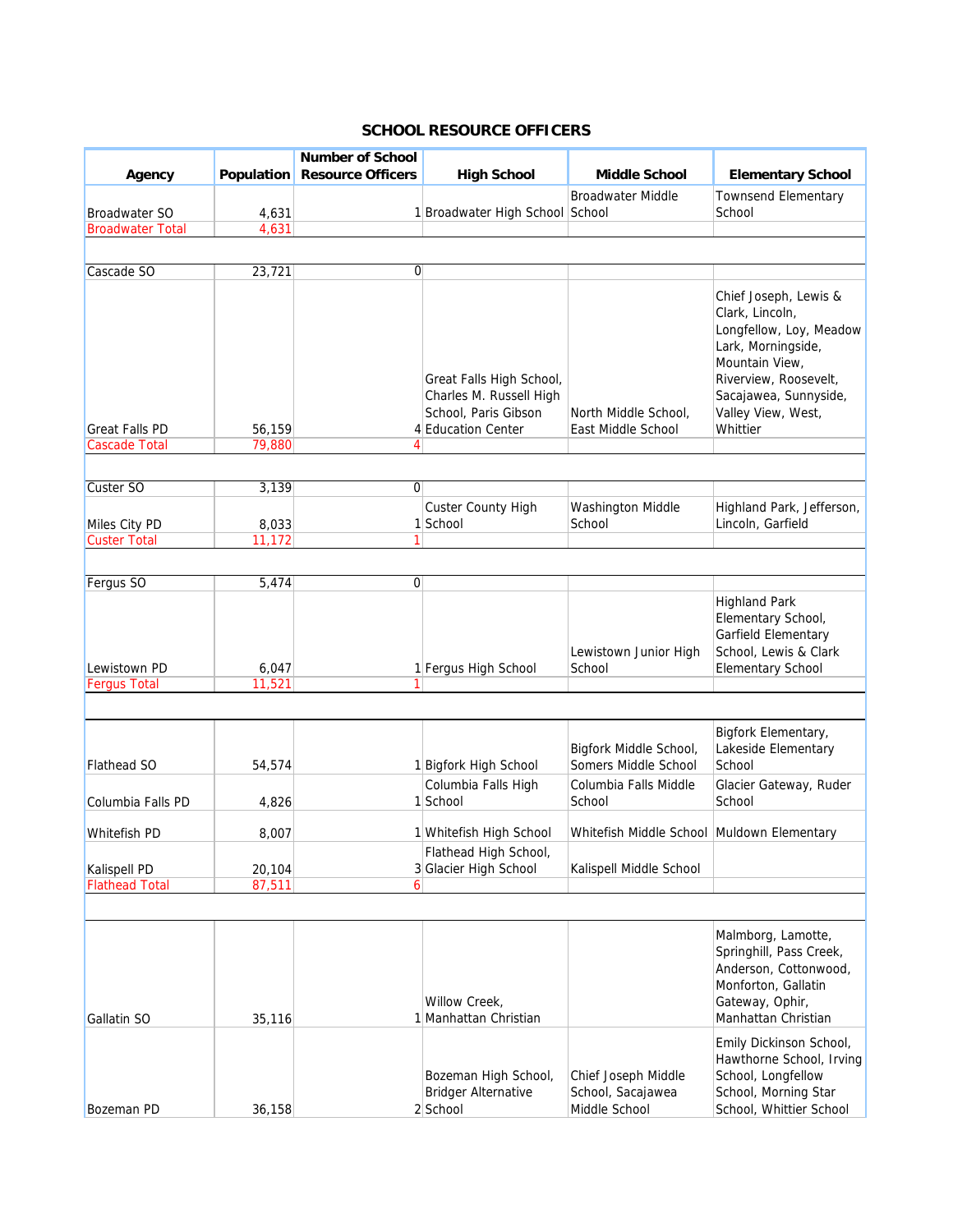|                                               |                 |                |                                                                                                                      |                                                                                                                                 | Belgrade Intermediate,<br>Belgrade Quaw, Martha                                                                                                                                                                                                                       |
|-----------------------------------------------|-----------------|----------------|----------------------------------------------------------------------------------------------------------------------|---------------------------------------------------------------------------------------------------------------------------------|-----------------------------------------------------------------------------------------------------------------------------------------------------------------------------------------------------------------------------------------------------------------------|
| Belgrade PD                                   | 7,552           |                | 1 Belgrade High School                                                                                               | Belgrade Middle School                                                                                                          | Fox Heck                                                                                                                                                                                                                                                              |
| Three Forks PD                                | 1,865           |                | West Yellowstone                                                                                                     |                                                                                                                                 | West Yellowstone School                                                                                                                                                                                                                                               |
| West Yellowstone PD                           | 1,240           |                | 1 School District 69                                                                                                 |                                                                                                                                 | District 69                                                                                                                                                                                                                                                           |
| Manhattan PD                                  | 1,503           |                |                                                                                                                      |                                                                                                                                 |                                                                                                                                                                                                                                                                       |
| MSU Campus Police                             |                 | 0<br>5         |                                                                                                                      |                                                                                                                                 |                                                                                                                                                                                                                                                                       |
| <b>Gallatin Total</b>                         | 83,434          |                |                                                                                                                      |                                                                                                                                 |                                                                                                                                                                                                                                                                       |
| Lake SO<br>Polson PD                          | 21,175<br>5,082 | 0              | Polson High School,<br>Ronan High School,<br>Charlo High School, St.<br>Ignatius High School,<br>4 Arlee High School | Polson Middle School,<br>Ronan Middle School,<br>Charlo Middle School,<br>St. Ignatius Middle<br>School, Arlee Middle<br>School | Cherry Valley School,<br>Linderman School, Ronan<br>Elementary, Charlo<br>Elementary, St. Ignatius<br>Elementary, Arlee<br>Elementary                                                                                                                                 |
| Ronan PD                                      | 2,033           | 0              |                                                                                                                      |                                                                                                                                 |                                                                                                                                                                                                                                                                       |
| St Ignatius PD                                | 830             | 0              |                                                                                                                      |                                                                                                                                 |                                                                                                                                                                                                                                                                       |
| <b>Lake Total</b>                             | 29,120          | $\overline{4}$ |                                                                                                                      |                                                                                                                                 |                                                                                                                                                                                                                                                                       |
|                                               |                 |                |                                                                                                                      |                                                                                                                                 |                                                                                                                                                                                                                                                                       |
| Lewis & Clark SO                              | 29,968          |                | Augusta High School,<br>1 Lincoln High School                                                                        |                                                                                                                                 | Warren Elementary<br>School, Rossiter<br>Elementary School, Jim<br>Darcy Elementary School,<br>Radley Elementary<br>Elementary School, East<br>Gate Elementary School,<br>Augusta Elementary<br>School, Lincoln<br>Elementary School, Wolf<br>Creek Elementary School |
|                                               |                 |                | Helena High School,                                                                                                  | Helena Middle School,<br>C.R. Anderson Middle                                                                                   |                                                                                                                                                                                                                                                                       |
| Helena PD                                     | 28,128          |                | 4 Capital High School                                                                                                | School                                                                                                                          |                                                                                                                                                                                                                                                                       |
| East Helena PD                                | 2,108           |                |                                                                                                                      |                                                                                                                                 |                                                                                                                                                                                                                                                                       |
| Lewis & Clark Total                           | 60,204          | 5              |                                                                                                                      |                                                                                                                                 |                                                                                                                                                                                                                                                                       |
|                                               |                 |                |                                                                                                                      |                                                                                                                                 |                                                                                                                                                                                                                                                                       |
|                                               |                 |                |                                                                                                                      | Superior Junior High                                                                                                            | <b>Superior Elementry</b>                                                                                                                                                                                                                                             |
| Mineral SO                                    | 4,115           |                | 1 Superior High School                                                                                               | School                                                                                                                          | School                                                                                                                                                                                                                                                                |
| <b>Mineral Total</b>                          | 4,115           | 1              |                                                                                                                      |                                                                                                                                 |                                                                                                                                                                                                                                                                       |
|                                               |                 |                |                                                                                                                      |                                                                                                                                 |                                                                                                                                                                                                                                                                       |
| Missoula SO                                   | 37,861          | $\overline{0}$ |                                                                                                                      |                                                                                                                                 |                                                                                                                                                                                                                                                                       |
|                                               |                 |                | Big Sky High School,<br>Hellgate High School,                                                                        | Medow Hill, CS Porter,                                                                                                          |                                                                                                                                                                                                                                                                       |
| Missoula PD                                   | 65,037          |                | 5 Sentinel High School                                                                                               | Washington                                                                                                                      |                                                                                                                                                                                                                                                                       |
| U of M Campus Securi<br><b>Missoula Total</b> | 0               | 0              |                                                                                                                      |                                                                                                                                 |                                                                                                                                                                                                                                                                       |
|                                               | 102,898         | 5              |                                                                                                                      |                                                                                                                                 |                                                                                                                                                                                                                                                                       |
| Park SO                                       | 8,943           | 0              |                                                                                                                      |                                                                                                                                 |                                                                                                                                                                                                                                                                       |
|                                               |                 |                |                                                                                                                      | Sleeping Giant Middle                                                                                                           |                                                                                                                                                                                                                                                                       |
| Livingston PD                                 | 7,307           |                | 1 Park High School                                                                                                   | School                                                                                                                          | East Side                                                                                                                                                                                                                                                             |
| Park Total                                    | 16,250          | 1              |                                                                                                                      |                                                                                                                                 |                                                                                                                                                                                                                                                                       |
|                                               |                 |                |                                                                                                                      |                                                                                                                                 |                                                                                                                                                                                                                                                                       |
|                                               |                 |                |                                                                                                                      |                                                                                                                                 |                                                                                                                                                                                                                                                                       |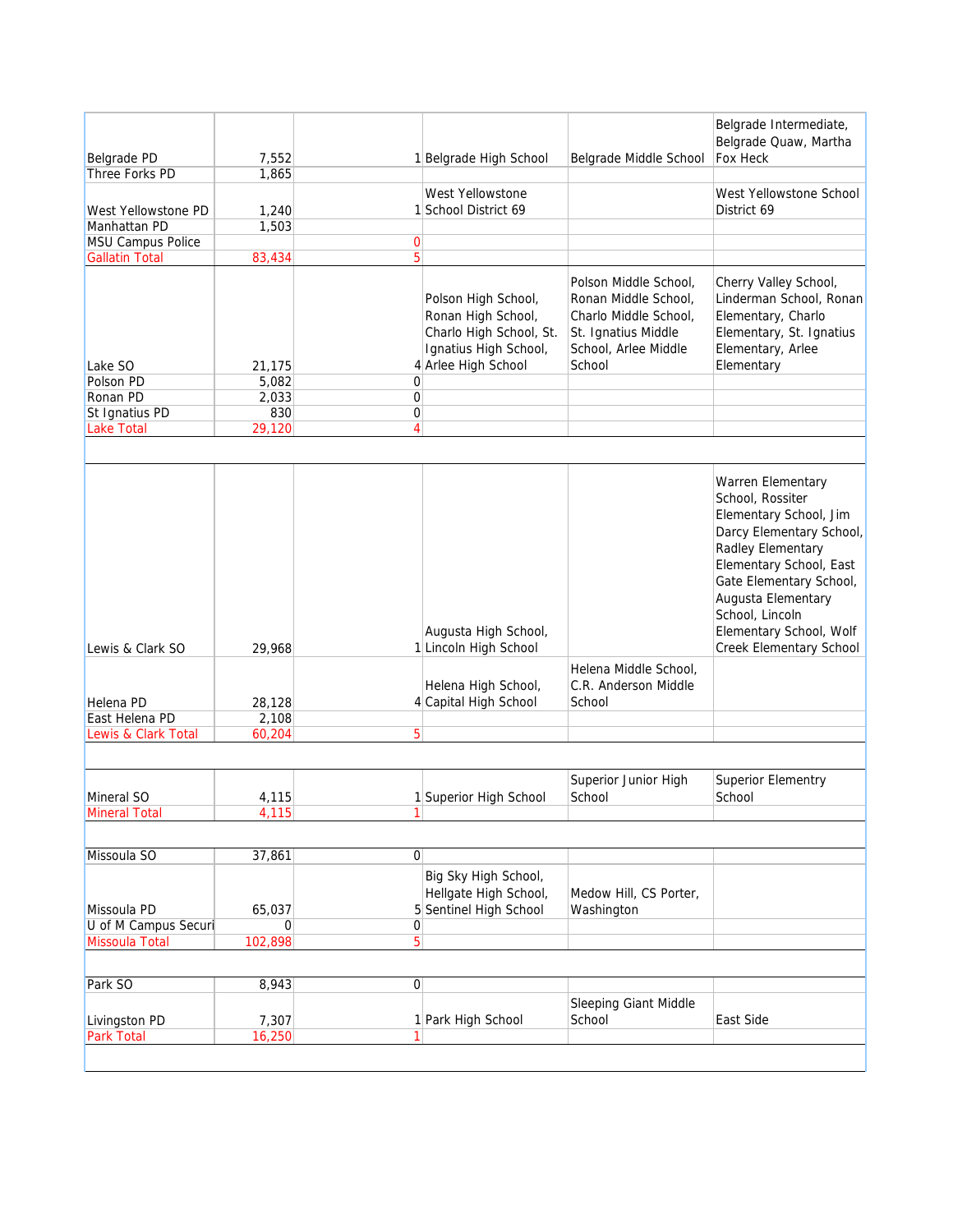| Ravalli SO                               | 33,081           |                | Corvallis High School,<br>Victor School K-12,<br>Florence-Carlton High<br>2 School | Corvallis Middle School,<br>Florence-Carlton Middle<br>School | Corvallis Primary School,<br>Florence-Carlton<br><b>Elementary School</b>                                  |
|------------------------------------------|------------------|----------------|------------------------------------------------------------------------------------|---------------------------------------------------------------|------------------------------------------------------------------------------------------------------------|
| <b>Hamilton PD</b><br>Stevensville PD    | 4,774<br>1,966   | $\mathbf 0$    | 1 Hamilton High School                                                             | Hamilton Middle School                                        | Daly Elementary,<br>Washington Elementary,<br>Grantsdale Elementary                                        |
| Darby PD                                 | 854              | $\mathbf 0$    |                                                                                    |                                                               |                                                                                                            |
| Pinesdale PD                             | 853              | $\overline{0}$ |                                                                                    |                                                               |                                                                                                            |
| <b>Ravalli Total</b>                     | 41,528           | 3              |                                                                                    |                                                               |                                                                                                            |
|                                          |                  |                |                                                                                    |                                                               |                                                                                                            |
| Roosevelt SO                             | 6,824            | 0              |                                                                                    |                                                               |                                                                                                            |
| Poplar PD                                | 900              | $\mathbf 0$    |                                                                                    |                                                               |                                                                                                            |
| Wolf Point PD                            | 2,608            |                | 1 Wolf Point High School                                                           | Northside School                                              | Southside School                                                                                           |
| <b>Brockton PD</b>                       | 242              | 0              |                                                                                    |                                                               |                                                                                                            |
| <b>Roosevelt Total</b>                   | 10,574           | 1              |                                                                                    |                                                               |                                                                                                            |
|                                          |                  |                |                                                                                    |                                                               |                                                                                                            |
| Rosebud SO                               | 6,974            | $\Omega$       |                                                                                    |                                                               |                                                                                                            |
| Colstrip PD<br><b>Rosebud Total</b>      | 2,342            |                | 1 Colstrip High School                                                             | Frank Brattin Middle<br>School                                | Pine Butte Elementary                                                                                      |
|                                          | 9,316            |                |                                                                                    |                                                               |                                                                                                            |
| Sanders SO                               | 8,094            |                | Plains High School,<br>Noxon High School, Hot<br>1 Springs High School             | Dixon, Plains, Noxon,<br>Trout Creek, Hot<br>Springs          | Dixon, Plains, Noxon,<br>Trout Creek, Hot Springs,<br>Paradise                                             |
| <b>Hot Springs PD</b>                    | 574              | $\mathbf 0$    |                                                                                    |                                                               |                                                                                                            |
| Thompson Falls PD                        | 1,420            | $\mathbf 0$    |                                                                                    |                                                               |                                                                                                            |
| <b>Plains PD</b>                         | 1,272            | 0              |                                                                                    |                                                               |                                                                                                            |
| <b>Sanders Total</b>                     | 11,360           | 1              |                                                                                    |                                                               |                                                                                                            |
|                                          |                  |                |                                                                                    |                                                               |                                                                                                            |
| Silver Bow SO<br><b>Silver Bow Total</b> | 32,789<br>32,789 |                | 2 Butte High School                                                                | East Middle School                                            | Emerson, Hillcrest,<br>Kennedy, Margaret<br>Leary, West Elementary,<br>Whittier                            |
|                                          |                  |                |                                                                                    |                                                               |                                                                                                            |
|                                          |                  |                |                                                                                    |                                                               |                                                                                                            |
| Wibaux SO                                | 897              |                | 1 Wibaux High School                                                               | Wibaux Middle/Junior<br><b>High School</b>                    | Wibaux Elementary<br>School                                                                                |
| <b>Wibaux Total</b>                      | 897              | 1              |                                                                                    |                                                               |                                                                                                            |
|                                          |                  |                |                                                                                    |                                                               |                                                                                                            |
| Yellowstone SO                           | 32,748           |                | Huntley Project High<br>School, Shepherd High<br>3 School                          | Lockwood Middle<br>School, Shepherd<br>Middle School          | <b>Broadview Elementary</b><br>School, Lockwood<br>Elementary School,<br>Canyon Creek Elementary<br>School |
| <b>Billings PD</b>                       | 101,342          |                | <b>Billings West, Billings</b><br>5 Senior, Billings Skyview                       | Castle Rock, Will James,<br>Lewis & Clark, Riverside          |                                                                                                            |
| Laurel PD                                | 6,434            |                | 2 Laurel High School                                                               | Laurel Middle School                                          | Graff Elementary, West<br>Elementary, South<br>Elementary                                                  |
| <b>Yellowstone Total</b>                 | 140,524          | 10             |                                                                                    |                                                               |                                                                                                            |
| <b>Totals</b>                            |                  |                |                                                                                    |                                                               |                                                                                                            |
| 27 Agencies                              | 737,724          | 52             | 48                                                                                 | 44                                                            | 89                                                                                                         |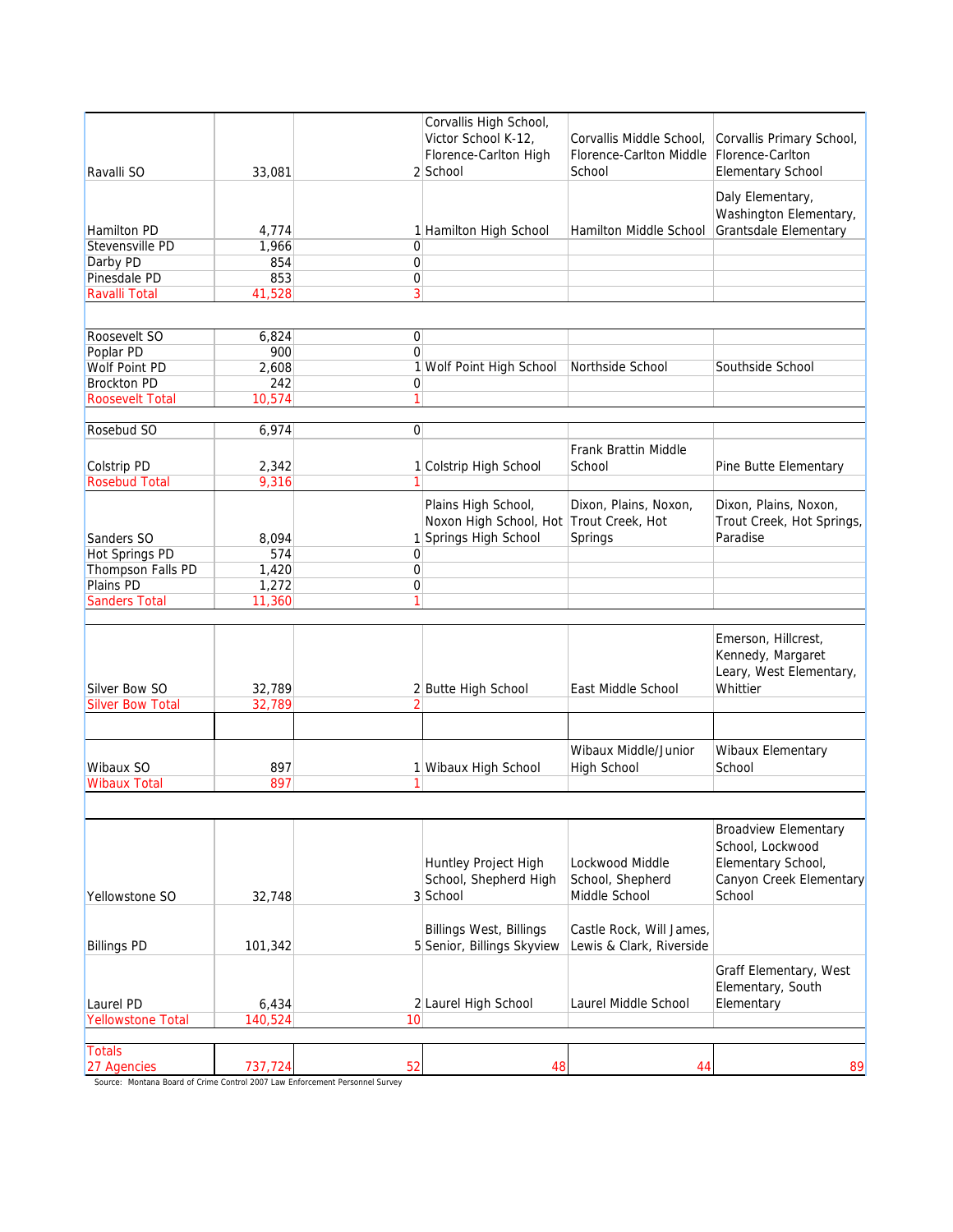## **SHERIFF'S OFFICE FULL-TIME OFFICERS per 1,000**

|                    |         |                              |                     |                 | Total Full-time Total Full-time Total Full-time Full-time Sworn |  |  |  |  |
|--------------------|---------|------------------------------|---------------------|-----------------|-----------------------------------------------------------------|--|--|--|--|
| <b>Agency</b>      |         | <b>Population</b> Male Sworn | <b>Female Sworn</b> | <b>Sworn</b>    | Officers per 1,000                                              |  |  |  |  |
|                    |         |                              |                     |                 |                                                                 |  |  |  |  |
| Over 25,000        |         |                              |                     |                 |                                                                 |  |  |  |  |
| Flathead SO        | 54,574  | 49                           | 3                   | 52              | 0.95                                                            |  |  |  |  |
| Missoula SO        | 37,861  | 49                           | 1                   | 50              | 1.32                                                            |  |  |  |  |
| Gallatin SO        | 35,116  | 46                           | 6                   | 52              | 1.48                                                            |  |  |  |  |
| Ravalli SO         | 33,081  | 30                           | $\overline{0}$      | 30              | 0.91                                                            |  |  |  |  |
| Silver Bow SO      | 32,789  | 40                           | 4                   | 44              | 1.34                                                            |  |  |  |  |
| Yellowstone SO     | 32,748  | 49                           | 4                   | 53              | 1.62                                                            |  |  |  |  |
| Lewis and Clark    |         |                              |                     |                 |                                                                 |  |  |  |  |
| SO.                | 29,968  | 37                           | 3                   | 40              | 1.33                                                            |  |  |  |  |
| <b>Totals</b>      |         |                              |                     |                 |                                                                 |  |  |  |  |
| <b>7 Agencies</b>  | 256,137 | 300                          | 21                  | 321             | 1.25                                                            |  |  |  |  |
|                    |         |                              | 10,000 - 25,000     |                 |                                                                 |  |  |  |  |
| Cascade SO         | 23,721  | $\overline{34}$              | 3                   | $\overline{37}$ | 1.56                                                            |  |  |  |  |
| Lake SO            | 21,175  | $\overline{18}$              | 3                   | 21              | 0.99                                                            |  |  |  |  |
| Lincoln SO         | 14,742  | 19                           | $\mathbf 0$         | 19              | 1.29                                                            |  |  |  |  |
| <b>Big Horn SO</b> | 13,205  | 10                           | $\overline{2}$      | $\overline{12}$ | 0.91                                                            |  |  |  |  |
| Glacier SO         | 10,556  | $\overline{11}$              | $\overline{0}$      | 11              | 1.04                                                            |  |  |  |  |
| <b>Totals</b>      |         |                              |                     |                 |                                                                 |  |  |  |  |
| <b>5 Agencies</b>  | 83,399  | 92                           | 8                   | 100             | 1.20                                                            |  |  |  |  |
|                    |         |                              |                     |                 |                                                                 |  |  |  |  |
|                    |         |                              | <b>Under 10,000</b> |                 |                                                                 |  |  |  |  |
| Park SO            | 8,943   | 13                           | 2                   | 15              | 1.68                                                            |  |  |  |  |
| Deer Lodge SO      | 8,893   | $\overline{17}$              | $\overline{2}$      | 19              | 2.14                                                            |  |  |  |  |
| Jefferson SO       | 8,881   | $\overline{12}$              | $\overline{0}$      | $\overline{12}$ | 1.35                                                            |  |  |  |  |
| Sanders SO         | 8,094   | 11                           | 1                   | $\overline{12}$ | 1.48                                                            |  |  |  |  |
| <b>Hill SO</b>     | 7,058   | $\overline{12}$              | 1                   | 13              | 1.84                                                            |  |  |  |  |
| Powell SO          | 7,016   | 10                           | 0                   | 10              | 1.43                                                            |  |  |  |  |
| Rosebud SO         | 6,974   | $\overline{13}$              | 0                   | 13              | 1.86                                                            |  |  |  |  |
| Roosevelt SO       | 6,824   | $\overline{10}$              | 1                   | 11              | 1.61                                                            |  |  |  |  |
| Stillwater SO      | 6,802   | 7                            | $\overline{0}$      | 7               | 1.03                                                            |  |  |  |  |
| Madison SO         | 6,500   | 9                            | Ō                   | 9               | 1.38                                                            |  |  |  |  |
| Teton SO           | 6,120   | $\overline{8}$               | $\mathbf 0$         | 8               | 1.31                                                            |  |  |  |  |
| Carbon SO          | 5,693   | 8                            | 0                   | $\overline{8}$  | 1.41                                                            |  |  |  |  |
| Fergus SO          | 5,474   | 7                            | 1                   | 8               | 1.46                                                            |  |  |  |  |
| <b>Blaine SO</b>   | 5,326   | 8                            | $\mathbf 0$         | $\overline{8}$  | 1.50                                                            |  |  |  |  |
| Toole SO           | 5,099   | $\overline{11}$              | 1                   | $\overline{12}$ | 2.35                                                            |  |  |  |  |
| Beaverhead SO      | 4,714   | 7                            | $\overline{0}$      | 7               | 1.48                                                            |  |  |  |  |
| Broadwater SO      | 4,631   | $\overline{8}$               | 1                   | 9               | 1.94                                                            |  |  |  |  |
| Musselshell SO     | 4,618   | 6                            | 0                   | 6               | 1.30                                                            |  |  |  |  |
| Mineral SO         | 4,115   | 12                           | $\mathbf 0$         | $\overline{12}$ | 2.92                                                            |  |  |  |  |
| Phillips SO        | 4,063   | 6                            | $\overline{0}$      | $\overline{6}$  | 1.48                                                            |  |  |  |  |
| <b>Valley SO</b>   | 4,045   | 8                            | $\mathbf 0$         | $\overline{8}$  | 1.98                                                            |  |  |  |  |
| Dawson SO          | 4,018   | 5                            | 1                   | $\overline{6}$  | 1.49                                                            |  |  |  |  |
| Chouteau SO        | 3,927   | 9                            | $\overline{0}$      | 9               | 2.29                                                            |  |  |  |  |
| <b>Richland SO</b> | 3,854   | $\overline{8}$               | 0                   | $\overline{8}$  | 2.08                                                            |  |  |  |  |
| Sweet Grass SO     | 3,800   | 5                            | $\mathbf 0$         | $\overline{5}$  | 1.32                                                            |  |  |  |  |
| Pondera SO         | 3,476   | 7                            | 1                   | $\overline{8}$  | 2.30                                                            |  |  |  |  |
| Custer SO          | 3,139   | 6                            | $\overline{0}$      | $\overline{6}$  | 1.91                                                            |  |  |  |  |
| Granite SO         | 2,947   | 5                            | Ō                   | $\overline{5}$  | 1.70                                                            |  |  |  |  |
| Judith Basin SO    | 2,133   | 4                            | $\overline{0}$      | $\overline{4}$  | 1.88                                                            |  |  |  |  |
| Meagher SO         | 1,988   | 4                            | $\overline{0}$      | 4               | 2.01                                                            |  |  |  |  |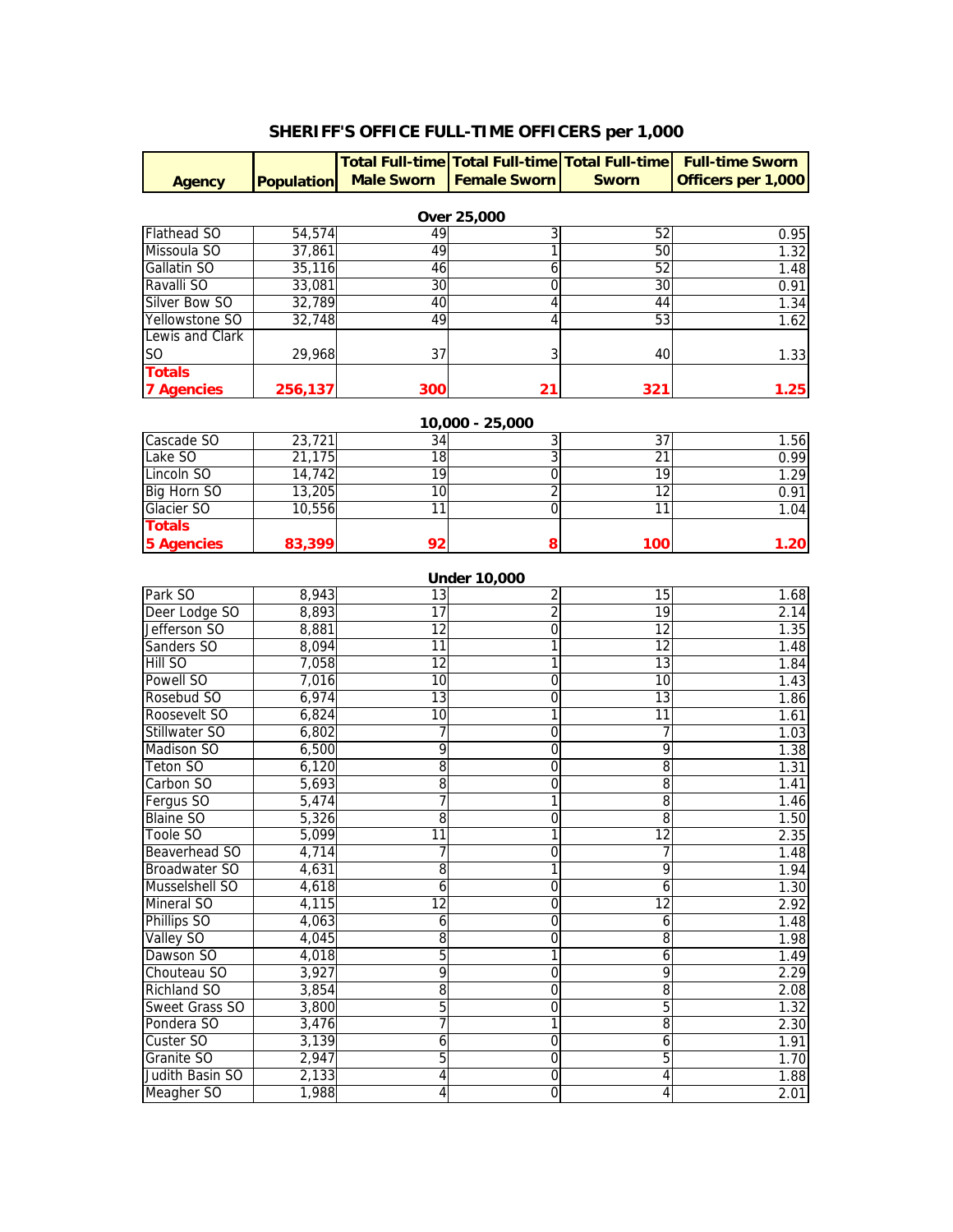| <b>Wheatland SO</b>       | 1,940   | 4     |    | 5     | 2.58 |
|---------------------------|---------|-------|----|-------|------|
| <b>Liberty SO</b>         | 1,850   |       | 0  |       | 2.16 |
| Daniels SO                | 1,760   | 3     | 0  | 3     | 1.70 |
| Powder River SO           | 1,747   |       | 0  | 3     | 1.72 |
| McCone SO                 | 1,745   |       | 0  |       | 2.29 |
| Sheridan SO               | 1,693   |       |    |       | 2.36 |
| Carter SO                 | 1,326   |       |    |       | 2.26 |
| Garfield SO               | 1,245   |       | 0  |       | 3.21 |
| <b>Golden Valley</b>      |         |       |    |       |      |
| SO <sub>1</sub>           | 1,181   |       |    |       | 1.69 |
| <b>Fallon SO</b>          | 1,101   |       | 0  |       | 2.72 |
| Prairie SO                | 1,067   |       | 0  | 3     | 2.81 |
| Wibaux SO                 | 897     |       | 0  | 2     | 2.23 |
| <b>Treasure SO</b>        | 662     |       |    | 2     | 3.02 |
| Petroleum SO              | 473     |       | 0  |       | 2.11 |
| <b>Totals</b>             |         |       |    |       |      |
| 44 Agencies               | 177,852 | 296   | 15 | 311   | 1.75 |
| <b>56 Agencies</b>        | 517,388 | 688   | 44 | 732   | 1.41 |
| <b>Totals PD &amp; SO</b> |         |       |    |       |      |
| 112 Agencies              | 991,085 | 1,396 | 98 | 1,494 | 1.51 |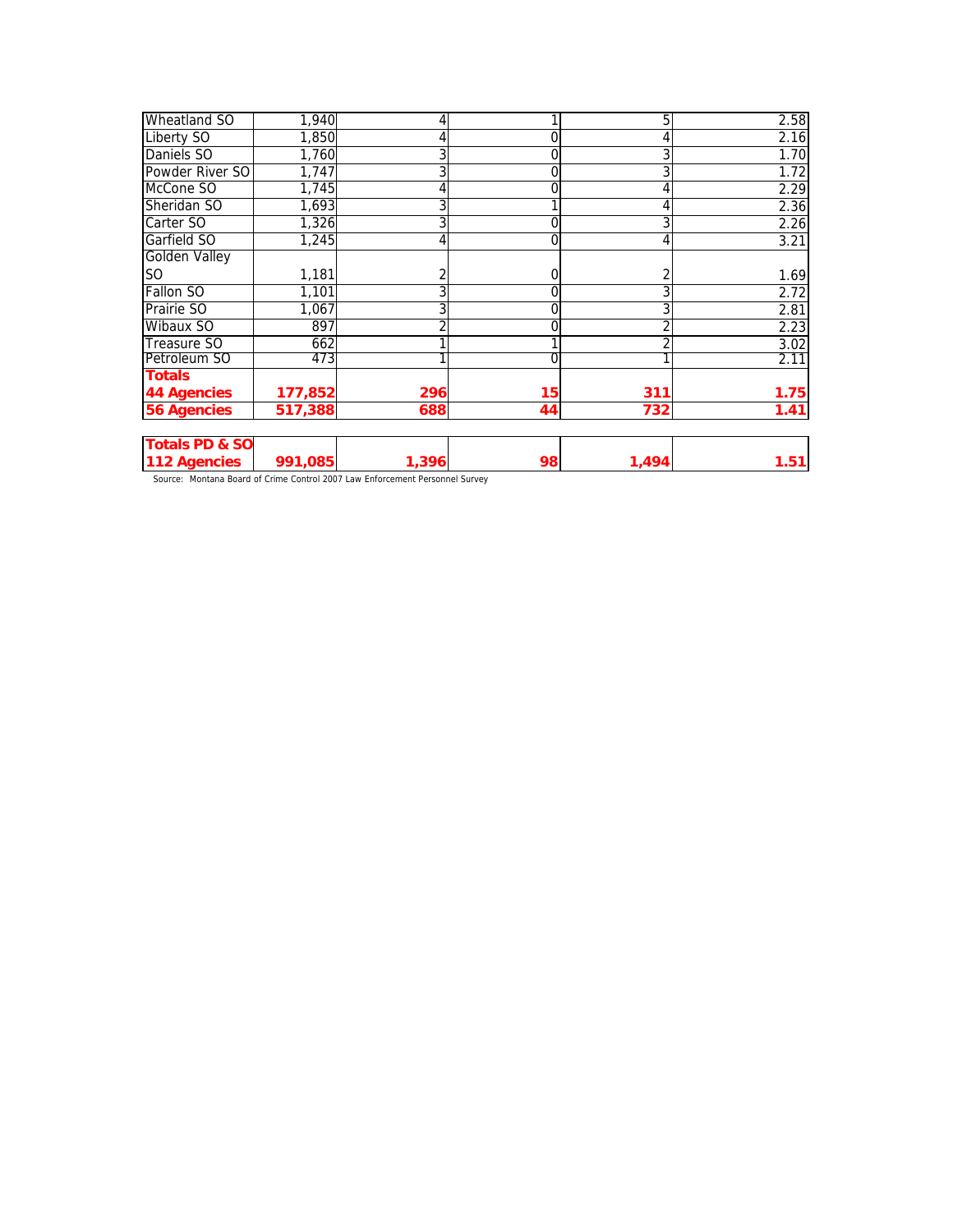#### **Agency Population Total Full-time Total Full-time Total Full-time Male Sworn Female Sworn Sworn Full-time Sworn Officers per 1,000** Billings PD 122 12 134 1.32 **Totals 1 Agency 101,342 122 12 134 1.32** Missoula PD | 65,037| 88| 13| 101| 1.55 Great Falls PD | 56,159| 81| 1| 82| 1.46 **Totals 2 Agencies 121,196 169 14 183 1.51** Bozeman PD 36,158 43 5 48 1.33 Helena PD | 28,128| 50| 3| 53| 1.88 **Totals 2 Agencies 64,286 93 8 101 1.57** Kalispell PD | 20,104| 31| 4| 35| 1.74 University of Montana PD 16,800 10 10 10 14 14 14 0.83 Montana State University PD 16,424 12 12 0 12 12 12 0.73 **Totals 3 Agencies 53,328 53 8 61 1.14** Havre PD 9,414 17 1 18 1.91 Miles City PD 8,033 14 2 16 1.99 Whitefish PD | 8,007| 14| 1| 15| 1.87 Belgrade PD 7,552 12 0 12 1.59 Livingston PD 7,307 12 1 13 1.78 Laurel PD 6,434 12 0 12 1.87 Lewistown PD 6,047 14 0 14 2.32<br>Polson PD 5,082 10 1 11 2.16 Polson PD 5,082 10 11 11 2.16 Columbia Falls PD 4,826 9 0 9 1.86 Hamilton PD | 4,774 | 14 | 1 | 15 | 3.14 Sidney PD 4,761 10 0 10 2.10 Glendive PD 4,606 8 0 8 1.74 Dillon PD 4,029 8 0 8 1.99 Cut Bank PD | 3,182 | 8 | 0 | 8 | 2.51 Glasgow PD 2,926 7 0 7 2.39 Libby PD 2,666 5 0 5 1.88 Volf Point PD 2,608 7 0 7 2.68 Conrad PD 2,556 5 0 5 1.96 Red Lodge PD 2,494 7 0 7 2.81 Colstrip PD  $2.342$   $5$   $1$   $6$   $2.56$ Part Helena PD 2,108 5 0 5 2.37<br>
Ronan PD 2,033 4 0 4 1.97 Ronan PD | 2,033| 4| 0| 4| 1.97 Stevensville PD 1,966 3 0 3 3 1.53 Columbus PD 1,954 3 1 4 2.05 Three Forks PD 1,865 3 0 3 3 1.61 **Under 10,000 Over 100,000 25,000 - 49,999 10,000 - 24,999 50,000 - 100,000**

### **POLICE DEPARTMENT FULL-TIME OFFICERS per 1,000**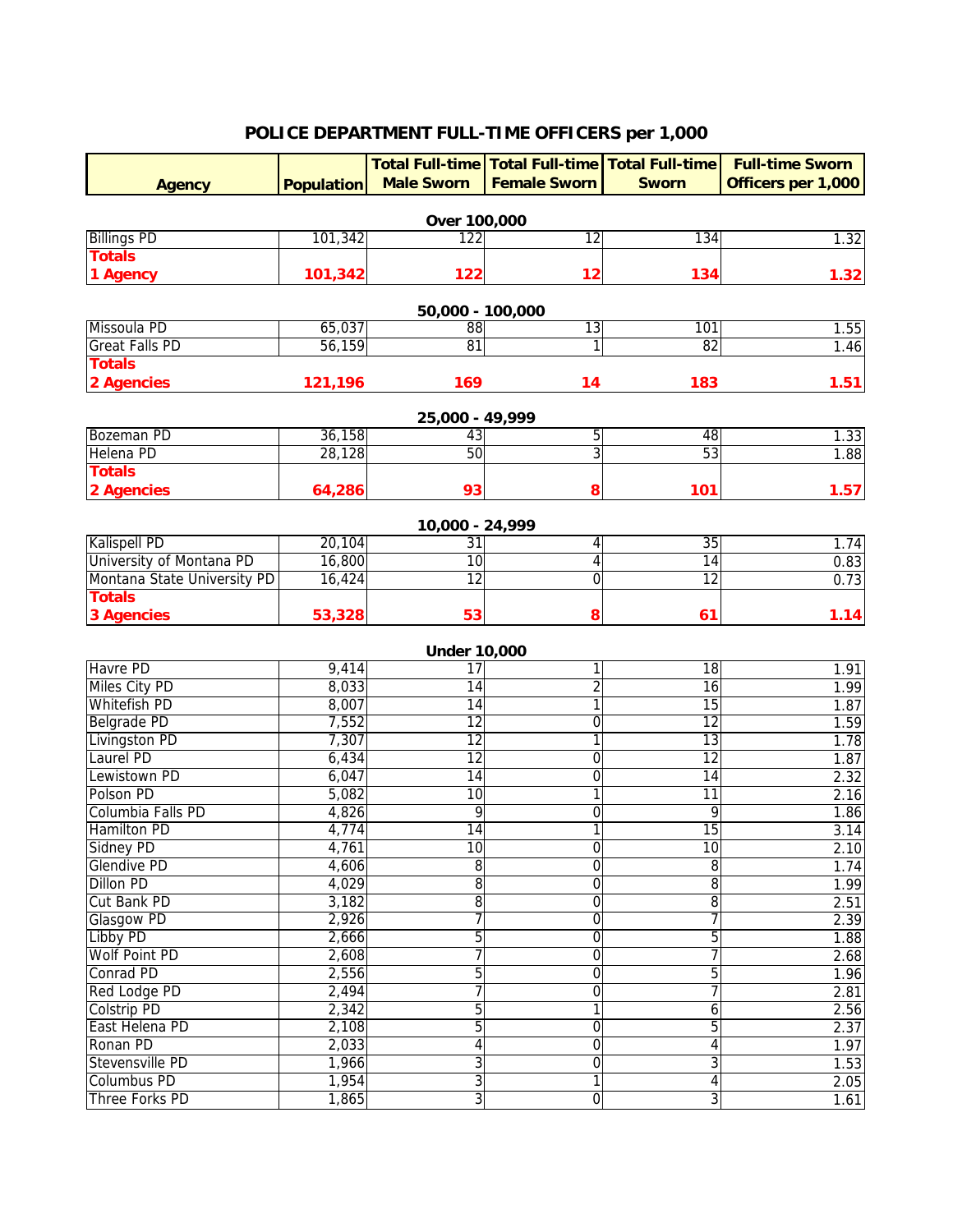| Plentywood PD              | 1,696   |                | 1  | $\overline{2}$ | 1.18 |
|----------------------------|---------|----------------|----|----------------|------|
| <b>Baker PD</b>            | 1,620   | 3              | 0  | 3              | 1.85 |
| Manhattan PD               | 1,503   | $\overline{2}$ |    | 3              | 2.00 |
| <b>Boulder PD</b>          | 1,468   | $\overline{2}$ | 0  | $\overline{2}$ | 1.36 |
| Fort Benton PD             | 1,451   | 4              | 0  | $\overline{4}$ | 2.76 |
| <b>Thompson Falls PD</b>   | 1,420   | 4              | 0  | 4              | 2.82 |
| Chinook PD                 | 1,283   | 4              | 0  | 4              | 3.12 |
| Plains PD                  | 1,272   | 3              | 0  | 3              | 2.36 |
| <b>West Yellowstone PD</b> | 1,240   | 6              | 0  | 6              | 4.84 |
| <b>Whitehall PD</b>        | 1,184   | 1              | 0  | 1              | 0.84 |
| Eureka PD                  | 1,030   | $\overline{2}$ |    | 3              | 2.91 |
| Ennis PD                   | 1,029   | 1              | 0  | 1              | 0.97 |
| Troy PD                    | 996     | 3              | 0  | 3              | 3.01 |
| Poplar PD                  | 900     | 5              | 0  | $\overline{5}$ | 5.56 |
| Darby PD                   | 854     | 2              | 0  | $\overline{2}$ | 2.34 |
| Pinesdale PD               | 853     | 3              | 0  | 3              | 3.52 |
| Saint Ignatius PD          | 830     | $\overline{2}$ | 0  | $\overline{2}$ | 2.41 |
| <b>Bridger PD</b>          | 749     |                | 0  | 1              | 1.34 |
| <b>Fairview PD</b>         | 676     | 3              | 0  | 3              | 4.44 |
| Joliet PD                  | 617     |                | 0  |                | 1.62 |
| Hot Springs PD             | 574     | 1              | 0  | 1              | 1.74 |
| Fromberg PD                | 486     |                | 0  | 1              | 2.06 |
| <b>Brockton PD</b>         | 242     | 0              | 0  | $\Omega$       | 0.00 |
| <b>Totals</b>              |         |                |    |                |      |
| <b>48 Agencies</b>         | 133,545 | 271            | 12 | 283            | 2.12 |
| <b>56 Agencies</b>         | 473,697 | 708            | 54 | 762            | 1.61 |
| <b>Totals PD &amp; SO</b>  |         |                |    |                |      |
| 112 Agencies               | 991,085 | 1,396          | 98 | 1,494          | 1.51 |

Police Departments include 2 Universities.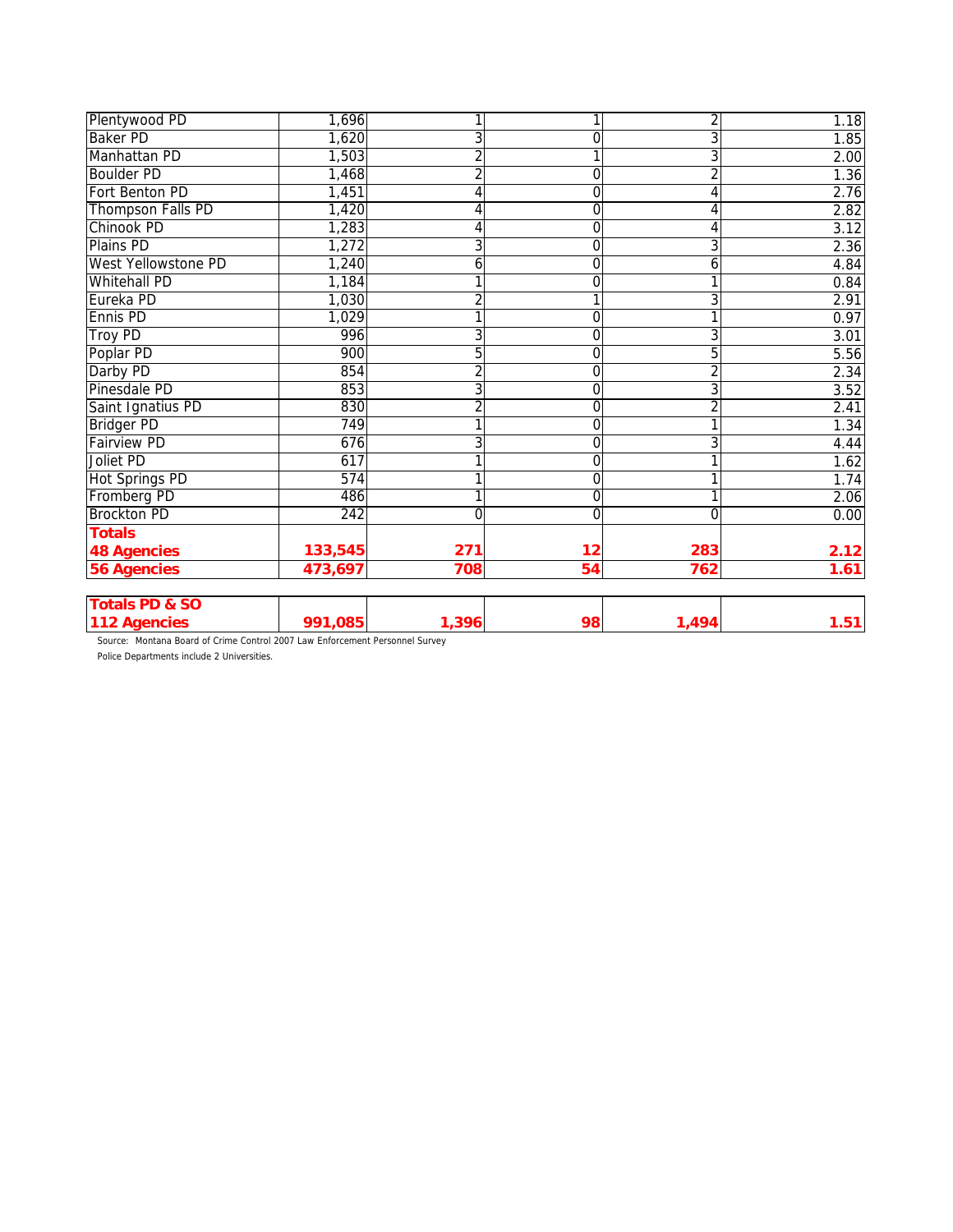## **SHERIFF'S OFFICE AVERAGE STARTING SALARY**

|                    |                     | <b>Law Enforcement</b>        | <b>Total Full-time</b><br><b>Sworn Officers</b> | <b>Total Full-time</b>    | <b>Total</b>     |
|--------------------|---------------------|-------------------------------|-------------------------------------------------|---------------------------|------------------|
| <b>Agency</b>      | <b>Population</b>   | <b>Officer Average Salary</b> |                                                 | <b>Civilian Employees</b> | <b>Employees</b> |
|                    |                     | 25,000 - 60,000               |                                                 |                           |                  |
| <b>Flathead SO</b> | 54,574              |                               | 52                                              | 70                        | 122              |
| Missoula SO        | 37,861              |                               | 50                                              | 124                       | 174              |
| Gallatin SO        | 35,116              |                               | 52                                              | 40                        | 92               |
| Silver Bow SO      | 32,789              |                               | 44                                              | 49                        | 93               |
| Ravalli SO         | 33,081              |                               | 30                                              | 30                        | 60               |
| Yellowstone SO     | 32,748              |                               | 53                                              | 76                        | 129              |
| Lewis and Clark SO | 29,968              |                               | 40                                              | 19                        | 59               |
|                    | <b>Average Size</b> | <b>Average Salary</b>         |                                                 |                           |                  |
| <b>7 Agencies</b>  | 36,591              | \$39,662.49                   | 321                                             | 408                       | 729              |
|                    |                     | 10,000 - 24,999               |                                                 |                           |                  |
| Cascade SO         | 23,721              |                               | 37                                              | 93                        | 130              |
| Lake County SO     | 21,175              |                               | 21                                              | 28                        | 49               |
| Lincoln SO         |                     |                               | 19                                              | 17                        |                  |
|                    | 14,742              |                               |                                                 |                           | 36               |
| Big Horn SO        | 13,205              |                               | 12                                              | 3                         | 15               |
| Glacier SO         | 10,556              |                               | 11                                              | 6                         | 17               |
|                    | <b>Average Size</b> | <b>Average Salary</b>         |                                                 |                           |                  |

|                    |       | UIIUEI IU,UUU |                 |                         |                 |
|--------------------|-------|---------------|-----------------|-------------------------|-----------------|
| Park SO            | 8,943 |               | 15              | $\mathbf{1}$            | 16              |
| Deer Lodge SO      | 8,893 |               | $\overline{19}$ | 14                      | 33              |
| Jefferson SO       | 8,881 |               | 12              | 10                      | 22              |
| Sanders SO         | 8,094 |               | 12              | 14                      | 26              |
| Hill SO            | 7,058 |               | 13              | $\overline{2}$          | 15              |
| Powell SO          | 7,016 |               | 10              | $\overline{\mathbf{4}}$ | 14              |
| Rosebud SO         | 6,974 |               | 13              | 12                      | 25              |
| Roosevelt SO       | 6,824 |               | 11              | $\overline{3}$          | 14              |
| Stillwater SO      | 6,802 |               | $\overline{7}$  | $\overline{2}$          | 9               |
| Madison SO         | 6,500 |               | 9               | 6                       | 15              |
| <b>Teton SO</b>    | 6,120 |               | 8               | $\overline{7}$          | 15              |
| Carbon SO          | 5,693 |               | $\overline{8}$  | 5                       | $\overline{13}$ |
| Fergus SO          | 5,474 |               | $\overline{8}$  | $\overline{11}$         | $\overline{19}$ |
| <b>Blaine SO</b>   | 5,326 |               | $\overline{8}$  | 13                      | 21              |
| Toole SO           | 5,099 |               | 12              | $\mathbf{1}$            | 13              |
| Beaverhead SO      | 4,714 |               | $\overline{7}$  | 9                       | 16              |
| Broadwater SO      | 4,631 |               | 9               | 13                      | 22              |
| Musselshell SO     | 4,618 |               | 6               | $\mathbf 0$             | 6               |
| Mineral SO         | 4,115 |               | 12              | 12                      | 24              |
| Phillips SO        | 4,063 |               | 6               | $\mathbf{1}$            | $\overline{7}$  |
| Valley SO          | 4,045 |               | 8               | 9                       | 17              |
| Dawson SO          | 4,018 |               | 6               | 12                      | 18              |
| Chouteau SO        | 3,927 |               | 9               | 6                       | $\overline{15}$ |
| <b>Richland SO</b> | 3,854 |               | 8               | $\overline{7}$          | 15              |
| Sweet Grass SO     | 3,800 |               | 5               | 6                       | 11              |
| Pondera SO         | 3,476 |               | 8               | $\overline{2}$          | 10              |
| Custer SO          | 3,139 |               | 6               | $\mathbf{1}$            | $\overline{7}$  |
| Granite SO         | 2,947 |               | 5               | 6                       | 11              |
| Judith Basin SO    | 2,133 |               | 4               | $\mathbf{1}$            | 5               |
| Meagher SO         | 1,988 |               | 4               | $\overline{7}$          | 11              |
| Wheatland SO       | 1,940 |               | 5               | $\overline{7}$          | 12              |
| <b>Liberty SO</b>  | 1,850 |               | 4               | 5                       | 9               |
| Daniels SO         | 1,760 |               | 3               | 5                       | 8               |
| Powder River SO    | 1,747 |               | 3               | 4                       | $\overline{7}$  |
| McCone SO          | 1,745 |               | $\overline{4}$  | $\mathbf 0$             | $\overline{4}$  |

#### **Under 10,000**

**5 Agencies 16,680 \$34,503.10 100 147 247**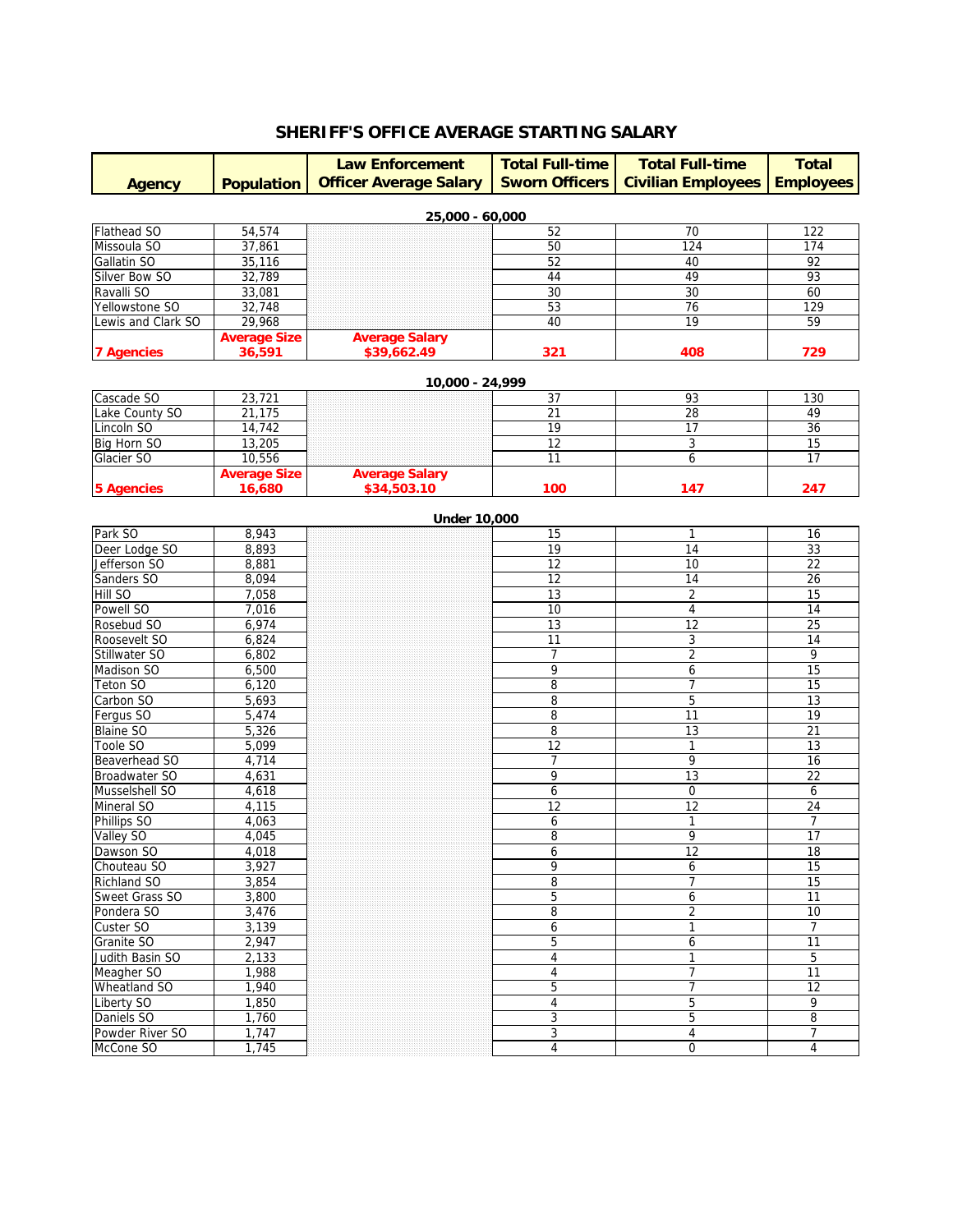| Sheridan SO      | 1.693                 |                               |  |  |
|------------------|-----------------------|-------------------------------|--|--|
| Carter SO        | .326                  |                               |  |  |
| Garfield SO      | 1.245                 |                               |  |  |
| Golden Valley SO | .181                  |                               |  |  |
|                  | 1.101                 |                               |  |  |
| Prairie SO       | .067                  |                               |  |  |
| Wibaux SO        | 897                   |                               |  |  |
| Treasure SO      | 662                   |                               |  |  |
| Petroleum SO     | 473                   |                               |  |  |
|                  | Average Size<br>4 042 | Average Salary<br>\$30,544.82 |  |  |
| <b>43 Ago</b>    |                       |                               |  |  |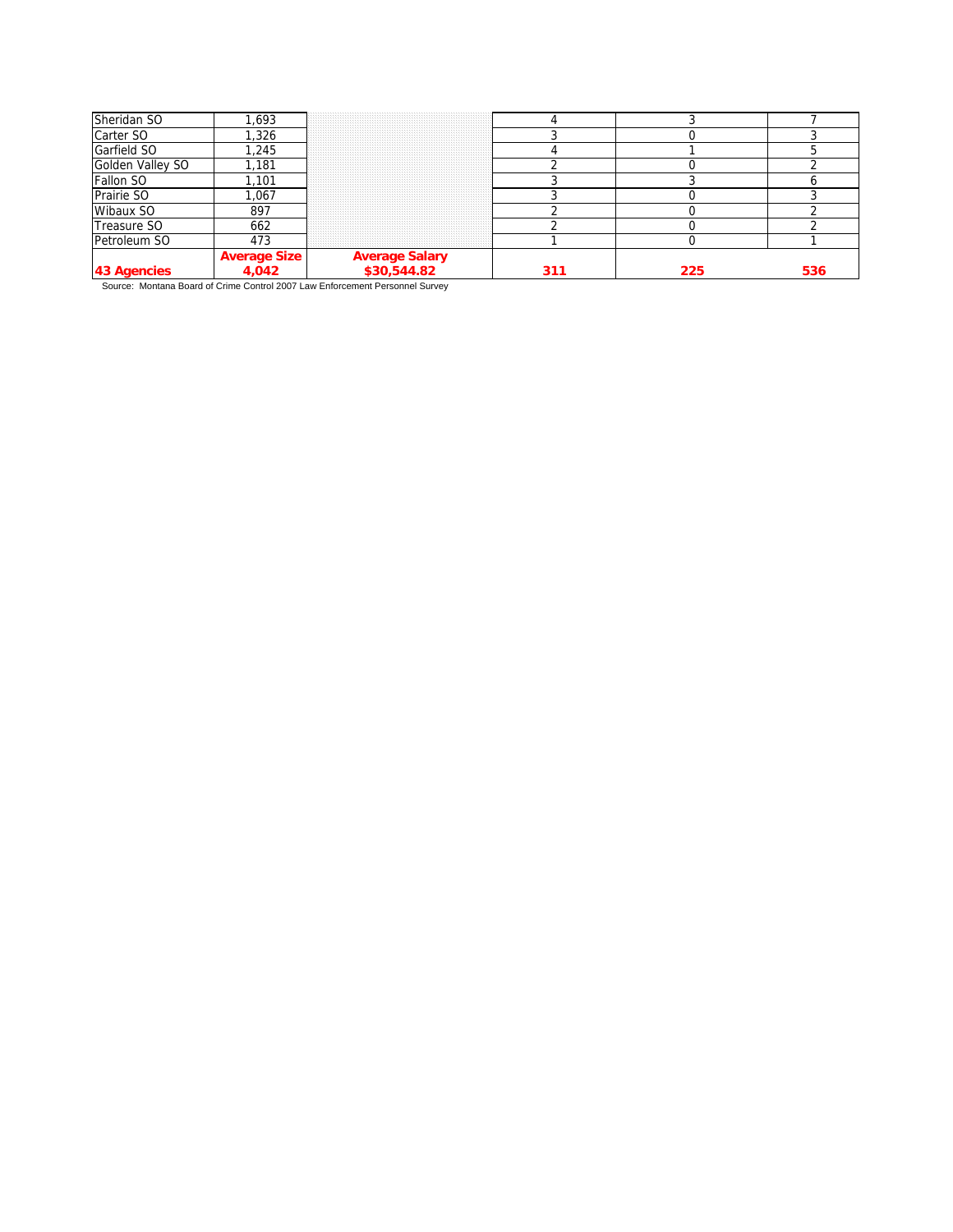## **POLICE DEPARTMENT AVERAGE STARTING SALARY**

| <b>Law Enforcement</b>           |                     | <b>Total Full-time</b>         | <b>Total Full-time</b> | <b>Total</b>              |                                   |
|----------------------------------|---------------------|--------------------------------|------------------------|---------------------------|-----------------------------------|
| <b>Agency</b>                    | <b>Population</b>   | <b>Officer Starting Salary</b> | <b>Sworn Officers</b>  | <b>Civilian Employees</b> | <b>Employees</b>                  |
|                                  |                     |                                |                        |                           |                                   |
| <b>Billings PD</b>               |                     | 50,000 - 110,000               |                        |                           |                                   |
| Missoula PD                      | 101,342<br>65,037   |                                | 134<br>101             | 35<br>20                  | 169<br>121                        |
| <b>Great Falls PD</b>            | 56,159              |                                | 82                     | 37                        | 119                               |
|                                  | <b>Average Size</b> | <b>Average Salary</b>          |                        |                           |                                   |
| <b>3 Agencies</b>                | 74,179              | \$46,572.00                    | 317                    | 92                        | 409                               |
|                                  |                     |                                |                        |                           |                                   |
| Bozeman <sub>PD</sub>            | 36,158              | 20,000 - 49,999                | 48                     | $\overline{7}$            | 55                                |
| Helena PD                        | 28,128              |                                | 53                     | $\overline{22}$           | $\overline{75}$                   |
| <b>Kalispell PD</b>              | 20,104              |                                | 35                     | $\overline{11}$           | 46                                |
|                                  | <b>Average Size</b> | <b>Average Salary</b>          |                        |                           |                                   |
| <b>3 Agencies</b>                | 28,130              | \$44,561.87                    | 136                    | 40                        | 176                               |
|                                  |                     | 10,000 - 19,999                |                        |                           |                                   |
| University of Montana            | 16,800              |                                | 12                     | 10                        | $\overline{22}$                   |
| Montana State University         | 16,424              |                                | 14                     | 14                        | $\overline{28}$                   |
|                                  | <b>Average Size</b> | <b>Average Salary</b>          |                        |                           |                                   |
| 2 Agencies                       | 16,612              | \$34,533.60                    | 26                     | 24                        | 50                                |
|                                  |                     | <b>Under 10,000</b>            |                        |                           |                                   |
| Havre PD                         | 9,414               |                                | 18                     | 2                         | 20                                |
| Miles City PD                    | 8,033               |                                | $\overline{16}$        | 1                         | 17                                |
| <b>Whitefish PD</b>              | 8,007               |                                | 15                     | 5                         | 20                                |
| <b>Belgrade PD</b>               | 7,552               |                                | $\overline{12}$        | 3                         | 15                                |
| Livingston PD                    | 7,307               |                                | 13                     | 1                         | 14                                |
| Laurel PD                        | 6,434               |                                | $\overline{12}$        | 7                         | 19                                |
| Lewistown PD                     | 6,047               |                                | 14                     | 6                         | 20                                |
| Polson PD                        | 5,082               |                                | $\overline{11}$        | 2                         | 13                                |
| Columbia Falls PD                | 4,826               |                                | 9                      | 6                         | 15                                |
| <b>Hamilton PD</b>               | 4,774               |                                | 15                     | 1                         | 16                                |
| Sidney PD                        | 4,761               |                                | 10                     | 1                         | $\overline{11}$                   |
| <b>Glendive PD</b>               | 4,606               |                                | 8                      | 6                         | 14                                |
| <b>Dillon PD</b>                 | 4,029               |                                | $\overline{8}$         | 1                         | 9                                 |
| Cut Bank PD                      | 3,182               |                                | 8                      |                           | 9                                 |
| Glasgow PD                       | 2,926               |                                | $\overline{7}$         |                           | 8                                 |
| Libby PD                         | 2,666               |                                | 5                      | 0                         | 5                                 |
| <b>Wolf Point PD</b>             | 2,608               |                                | 7                      | 1                         | 8                                 |
| <b>Conrad PD</b>                 | 2,556               |                                | 5                      | 0                         | $\overline{5}$                    |
| Red Lodge PD                     | 2,494               |                                | 7                      | 0                         | $\overline{7}$                    |
| <b>Colstrip PD</b>               | 2,342               |                                | 6                      | 7                         | $\overline{13}$                   |
| East Helena PD                   | 2,108               |                                | 5                      | 0                         | 5                                 |
| Ronan PD                         | 2,033               |                                | 4                      | 0                         | 4                                 |
| Stevensville PD                  | 1,966               |                                | 3                      | 1                         | 4                                 |
| <b>Columbus PD</b>               | 1,954               |                                | 4                      | 1                         | $\overline{5}$                    |
| Three Forks PD                   | 1,865               |                                | 3                      | 1                         | 4                                 |
| Plentywood PD                    | 1,696               |                                | $\overline{2}$         | 0                         | $\sqrt{2}$                        |
| <b>Baker PD</b>                  | 1,620               |                                | 3                      | 0                         | 3                                 |
| Manhattan PD                     | 1,503               |                                | 3                      | 1                         | 4                                 |
| <b>Boulder PD</b>                | 1,468               |                                | $\overline{2}$         | 0                         | $\overline{2}$                    |
| Fort Benton PD                   | 1,451               |                                | 4                      | 1                         | 5                                 |
| Thompson Falls PD                | 1,420               |                                | $\overline{4}$         | 0                         | 4                                 |
| Chinook PD                       | 1,283               |                                | 4                      | 0                         | $\overline{4}$                    |
| Plains PD                        | 1,272               |                                | 3                      | 0                         | 3                                 |
| <b>West Yellowstone PD</b>       | 1,240               |                                | 6                      | 6                         | 12                                |
| <b>Whitehall PD</b><br>Eureka PD | 1,184<br>1,030      |                                | 1                      | 1                         | $\overline{2}$<br>$\overline{12}$ |
| Ennis PD                         | 1,029               |                                | 3<br>1                 | 9<br>0                    | $\mathbf{1}$                      |
| <b>Troy PD</b>                   | 996                 |                                | 3                      | 1                         | $\overline{4}$                    |
|                                  |                     |                                |                        |                           |                                   |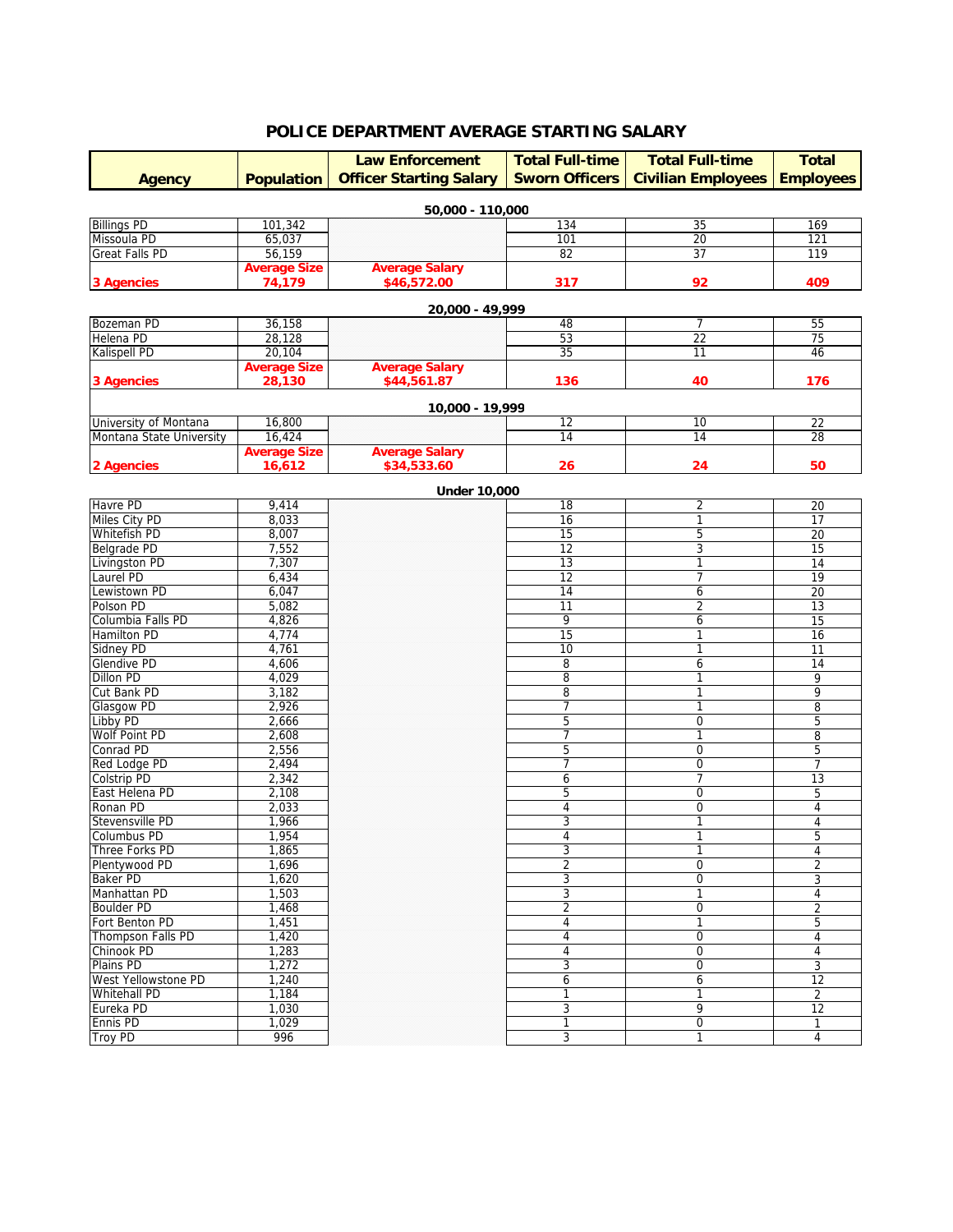| 48 Agencies<br>Source: Montana Board of Crime Control 2007 Law Enforcement Personnel Survey | 2.782               |                               | 283 | 358 |
|---------------------------------------------------------------------------------------------|---------------------|-------------------------------|-----|-----|
|                                                                                             | <b>Average Size</b> | Average Salary<br>\$27,729.34 |     |     |
| <b>Brockton PD</b>                                                                          | 242                 |                               |     |     |
| Fromberg PD                                                                                 | 486                 |                               |     |     |
| <b>Hot Springs PD</b>                                                                       | 574                 |                               |     |     |
| Joliet PD                                                                                   | 617                 |                               |     |     |
| <b>Fairview PD</b>                                                                          | 676                 |                               |     |     |
| <b>Bridger PD</b>                                                                           | 749                 |                               |     |     |
| Saint Ignatius PD                                                                           | 830                 |                               |     |     |
| Pinesdale PD                                                                                | 853                 |                               |     |     |
| Darby PD                                                                                    | 854                 |                               |     |     |
| Poplar PD                                                                                   | 900                 |                               |     |     |

Police Departments include 2 Universities.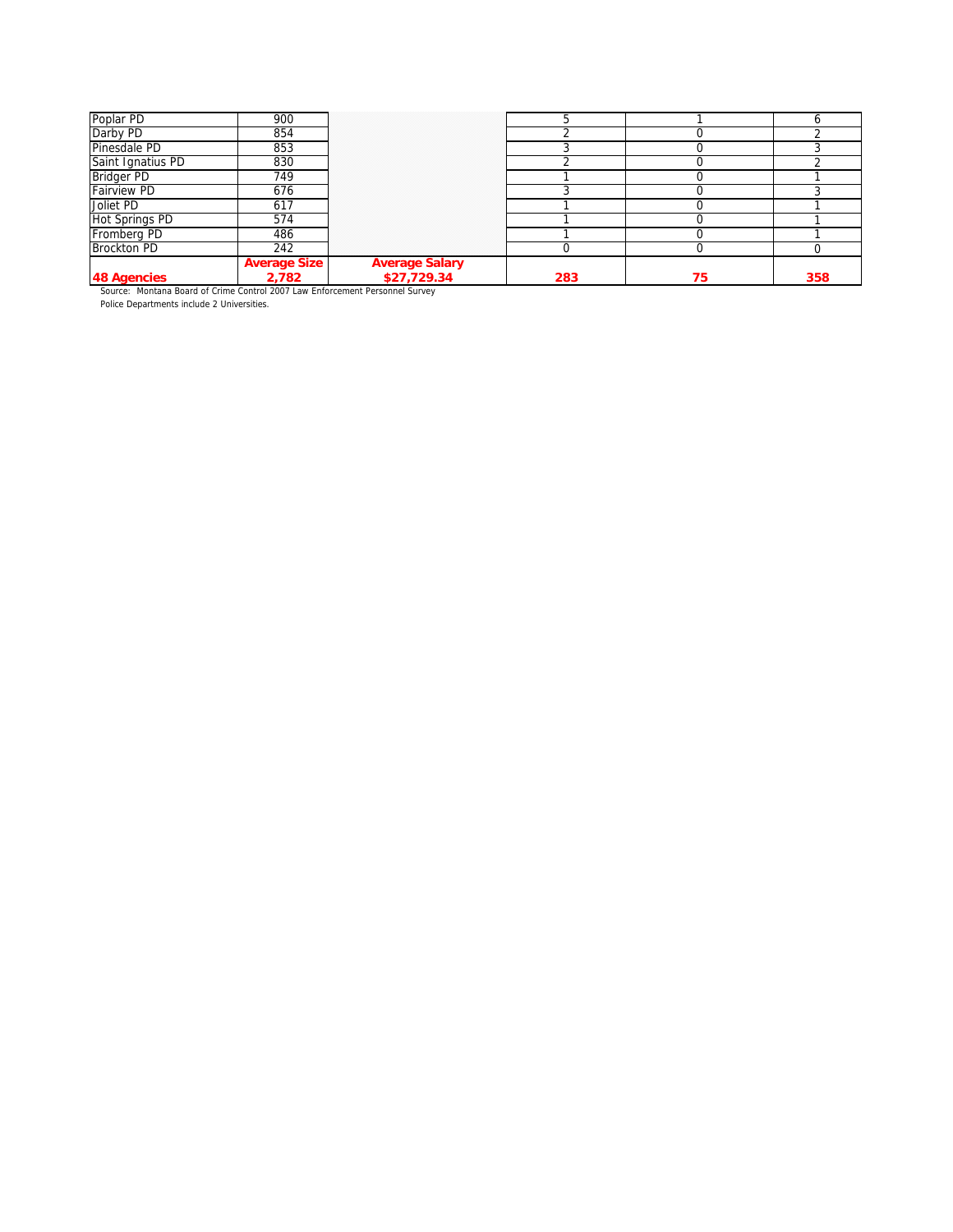| <b>INCIDENTS BY AGENCY</b> |                          |                      |                               |  |  |
|----------------------------|--------------------------|----------------------|-------------------------------|--|--|
| <b>ORI</b>                 | Agency                   | <b>Population</b>    | Number of<br><b>Incidents</b> |  |  |
| MT0010000                  | Beaverhead               | 4,714                | 184                           |  |  |
| MT0010100                  | Dillon                   | 4,029                | 437                           |  |  |
| MT0020000                  | <b>Big Horn</b>          | 13,205               | 1,334                         |  |  |
| MT0030000                  | <b>Blaine</b>            | 5,326                | 170                           |  |  |
| MT0030100                  | Chinook                  | 1,283                | 64                            |  |  |
| MT0040000                  | <b>Broadwater</b>        | 4,631                | 468                           |  |  |
| MT0050000                  | Carbon                   | 5,693                | 162                           |  |  |
| MT0050100                  | Red Lodge                | $\overline{2,}494$   | 393                           |  |  |
| MT0050200                  | <b>Bridger</b>           | 749                  | 6                             |  |  |
| MT0050300                  | Fromberg                 | 486                  |                               |  |  |
| MT0050400                  | Joliet                   | 617                  | 14                            |  |  |
| MT0060000                  | Carter                   | 1,326                | 4                             |  |  |
| MT0070000                  | Cascade                  | 23,721               | 1,023                         |  |  |
| MT0070100                  | <b>Great Falls</b>       | 56,159               | 7,173                         |  |  |
| MT0080000                  | Chouteau                 | 3,927                | 66                            |  |  |
| MT0080100                  | Fort Benton              | 1,451                | 117                           |  |  |
| MT0090000                  | Custer                   | 3,139                |                               |  |  |
| MT0090100                  | Miles City               | 8,033                |                               |  |  |
| MT0100000                  | <b>Daniels</b>           | 1,760                |                               |  |  |
| MT0110000                  | Dawson                   | 4,018                | 366                           |  |  |
| MT0110100                  | Glendive                 | 4,606                | 977                           |  |  |
| MT0120000                  | Deer Lodge               | 8,893                | 413                           |  |  |
| MT0130000                  | Fallon                   | $\overline{1}$ , 101 | 46                            |  |  |
| MT0130100                  | <b>Baker</b>             | 1,620                | 95                            |  |  |
| MT0140000                  | Fergus                   | 5,474                | 116                           |  |  |
| MT0140100                  | Lewistown                | 6,047                | 418                           |  |  |
| MT0150000                  | Flathead                 | 54,574               | 2,940                         |  |  |
| MT0150100                  | Columbia Falls           | 4,826                | 843                           |  |  |
| MT0150200                  | Whitefish                | 8,007                | 1,050                         |  |  |
| MT0150300                  | Kalispell                | 20,104               | 4,148                         |  |  |
| MT0160000                  | Gallatin                 | 35,116               | $\overline{1,738}$            |  |  |
| MT0160100                  | <b>Bozeman</b>           | 36,158               | 4,081                         |  |  |
| MT0160200                  | Belgrade                 | 7,552                | 758                           |  |  |
| MT0160300                  | <b>Three Forks</b>       | 1,865                | 180                           |  |  |
| MT0160400                  | West Yellowstone         | 1,240                | 70                            |  |  |
| MT0160500                  | Manhattan                | 1,503                | 109                           |  |  |
| MT0160600                  | Montana State University | 16,424               | 236                           |  |  |
| MT0170000                  | Garfield                 | 1,245                | 3                             |  |  |
| MT0180000                  | Glacier                  | 10,556               | 187                           |  |  |
| MT0180200                  | Cut Bank                 | 3,182                | 477                           |  |  |
| MT0190000                  | Golden Valley            | 1,181                | 15                            |  |  |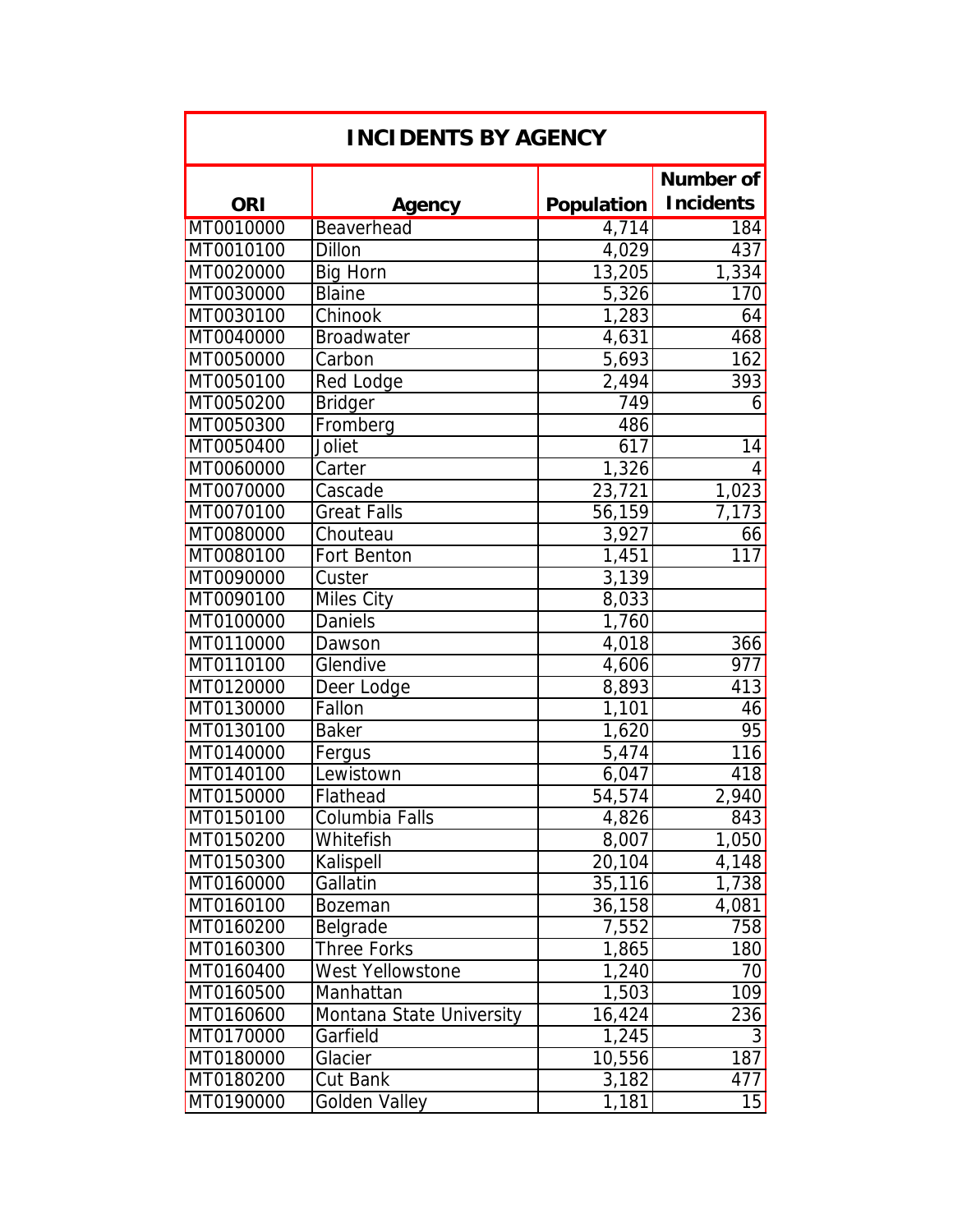| MT0200000 | Granite               | 2,947  | 135             |
|-----------|-----------------------|--------|-----------------|
| MT0210000 | Hill                  | 7,058  | 570             |
| MT0210100 | Havre                 | 9,414  | 1,657           |
| MT0220000 | Jefferson             | 8,881  | 235             |
| MT0220100 | <b>Boulder</b>        | 1,468  | $\overline{92}$ |
| MT0220200 | Whitehall             | 1,184  | 0               |
| MT0230000 | <b>Judith Basin</b>   | 2,133  | 45              |
| MT0240000 | Lake                  | 21,175 | 1,560           |
| MT0240100 | Polson                | 5,082  | 916             |
| MT0240200 | Ronan                 | 2,033  | 466             |
| MT0240300 | St Ignatius           | 830    | 100             |
| MT0250000 | Lewis & Clark         | 29,968 | 1,315           |
| MT0250100 | Helena                | 28,128 | 3,615           |
| MT0250200 | East Helena           | 2,108  | 117             |
| MT0260000 | Liberty               | 1,850  |                 |
| MT0270000 | Lincoln               | 14,742 | 1,015           |
| MT0270100 | Libby                 | 2,666  | 444             |
| MT0270200 | Eureka                | 1,030  | 176             |
| MT0270300 | Troy                  | 996    | 90              |
| MT0280000 | McCone                | 1,745  | $\overline{34}$ |
| MT0290000 | Madison               | 6,500  | 351             |
| MT0290100 | Ennis                 | 1,029  | 49              |
| MT0300000 | Meagher               | 1,988  | 192             |
| MT0310000 | Mineral               | 4,115  | 239             |
| MT0320000 | Missoula              | 37,861 | 1,941           |
| MT0320100 | Missoula              | 65,037 | 9,164           |
| MT0320300 | University of Montana | 16,800 |                 |
| MT0330000 | Musselshell           | 4,618  | 271             |
| MT0340000 | Park                  | 8,943  | 411             |
| MT0340100 | Livingston            | 7,307  | 673             |
| MT0350000 | Petroleum             | 473    |                 |
| MT0360000 | <b>Phillips</b>       | 4,063  | 287             |
| MT0370000 | Pondera               | 3,476  | 52              |
| MT0370100 | Conrad                | 2,556  | 191             |
| MT0380000 | Powder River          | 1,747  |                 |
| MT0390000 | Powell                | 7,016  | 595             |
| MT0400000 | Prairie               | 1,067  |                 |
| MT0410000 | Ravalli               | 33,081 | 1,678           |
| MT0410100 | Hamilton              | 4,774  | 1,104           |
| MT0410200 | Stevensville          | 1,966  | 122             |
| MT0410300 | Darby                 | 854    |                 |
| MT0410400 | Pinesdale             | 853    |                 |
| MT042000  | Richland              | 3,854  |                 |
| MT0420100 | Sidney                | 4,761  | 31              |
| MT0420200 | Fairview              | 676    |                 |
| MT0430000 | Roosevelt             | 6,824  | 346             |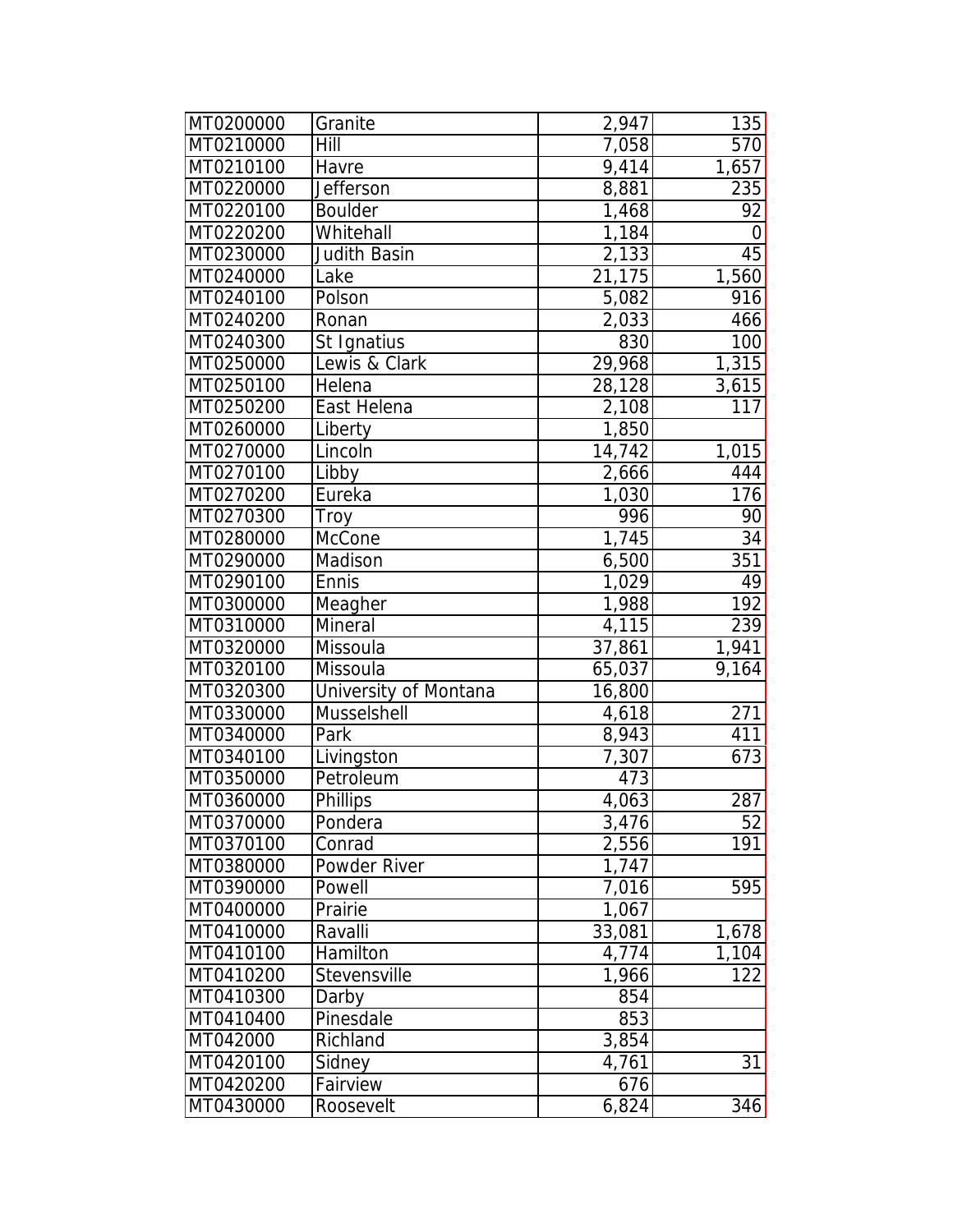| MT0430100 | Poplar             | 900     | 19              |
|-----------|--------------------|---------|-----------------|
| MT0430200 | <b>Wolf Point</b>  | 2,608   | $\mathbf{8}$    |
| MT0430500 | <b>Brockton</b>    | 242     |                 |
| MT0440000 | Rosebud            | 6,974   | 366             |
| MT0440300 | Colstrip           | 2,342   | 388             |
| MT0450000 | Sanders            | 8,094   | 546             |
| MT0450200 | <b>Hot Springs</b> | 574     |                 |
| MT0450300 | Thompson Falls     | 1,420   | 180             |
| MT0450400 | Plains             | 1,272   | 187             |
| MT0460000 | Sheridan           | 1,693   | 131             |
| MT0460100 | Plentywood         | 1,696   | 133             |
| MT0470000 | <b>Silver Bow</b>  | 32,789  | 4,062           |
| MT0480000 | Stillwater         | 6,802   | 151             |
| MT0480100 | Columbus           | 1,954   | 145             |
| MT0490000 | <b>Sweet Grass</b> | 3,800   | 204             |
| MT0500000 | Teton              | 6,120   | 274             |
| MT0510000 | Toole              | 5,099   | 278             |
| MT0520000 | Treasure           | 662     |                 |
| MT0530000 | Valley             | 4,045   | 173             |
| MT0530100 | Glasgow            | 2,926   | 302             |
| MT0540000 | Wheatland          | 1,940   | $\overline{18}$ |
| MT0550000 | Wibaux             | 897     | $\overline{21}$ |
| MT0560000 | Yellowstone        | 32,748  | 2,081           |
| MT0560100 | <b>Billings</b>    | 101,342 | 10,498          |
| MT0560200 | Laurel             | 6,434   | 928             |

Source: Montana Board of Crime Control MTIBRS data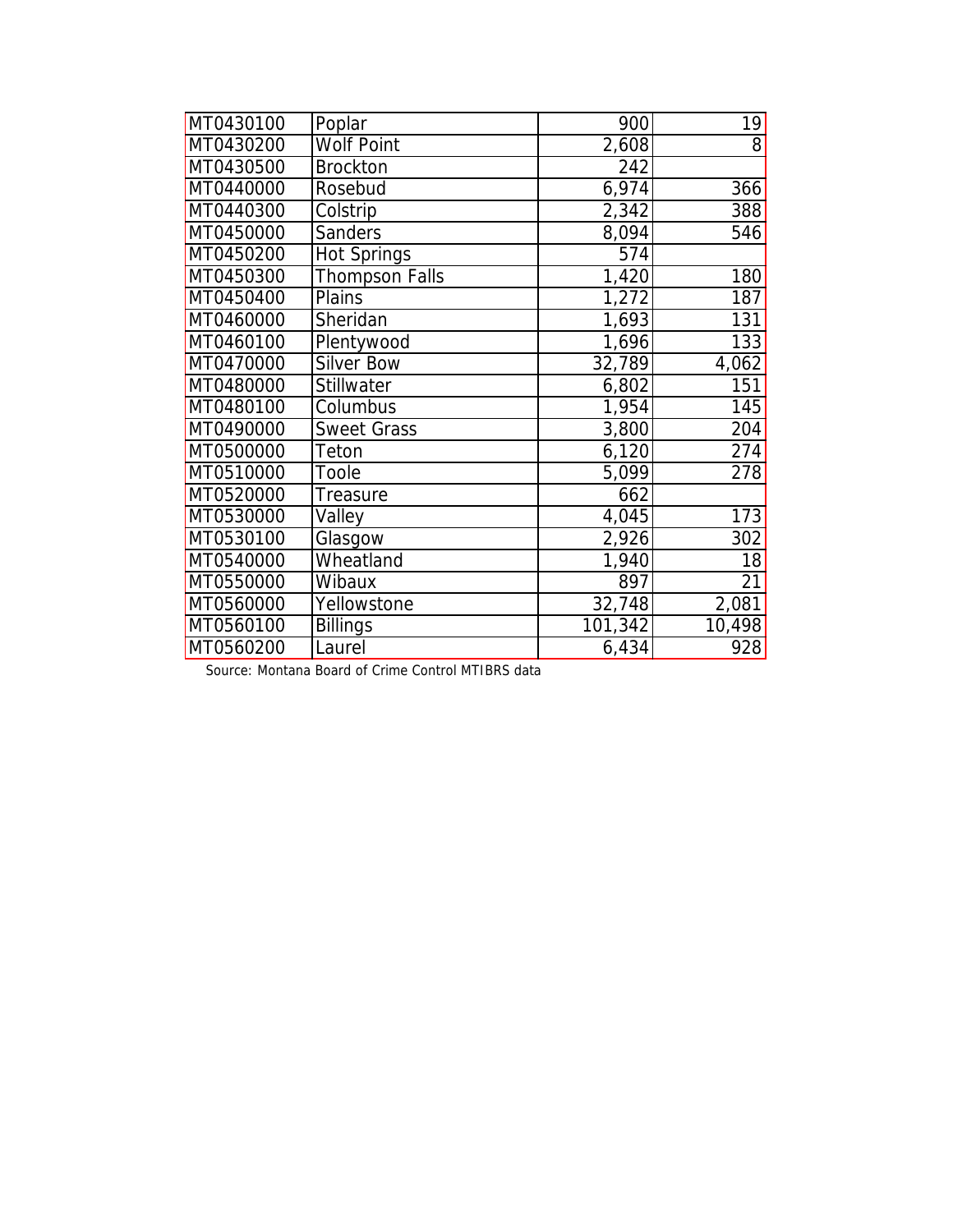| <b>ARREST TYPE BY AGENCY</b> |                                    |                |                 |                     |                    |                  |               |  |
|------------------------------|------------------------------------|----------------|-----------------|---------------------|--------------------|------------------|---------------|--|
|                              |                                    |                |                 |                     | <b>Arrest Type</b> |                  |               |  |
|                              |                                    |                | Number of       |                     | Summoned/          | Taken Into       | <b>Arrest</b> |  |
| <b>ORI</b>                   |                                    |                | <b>Arrests</b>  | <b>On-View</b>      | <b>Cited</b>       | Custody          | Rate          |  |
|                              | Agency                             | Population     |                 |                     |                    |                  |               |  |
| MT0010000<br>MT0010100       | Beaverhead<br>Dillon               | 4,714<br>4,029 | 107<br>385      | 64<br>175           | 27<br>177          | 16<br>33         | 22.7<br>95.6  |  |
| MT0020000                    | <b>Big Horn</b>                    | 13,205         | 731             | 497                 |                    | 234              | 55.4          |  |
| MT0030000                    | Blaine                             | 5,326          | 94              | 68                  | $\overline{22}$    | 4                | 17.6          |  |
| MT0030100                    | Chinook                            | 1,283          | 21              | $\overline{17}$     | 1                  | 3                | 16.4          |  |
| MT0040000                    | Broadwater                         | 4,631          | 89              | 60                  | 3                  | 26               | 19.2          |  |
| MT0050000                    | Carbon                             | 5,693          | $\overline{23}$ | $\overline{12}$     | 6                  | 5                | 4.0           |  |
| MT0050100                    | <b>Red Lodge</b>                   | 2,494          | 75              | $\overline{34}$     | $\overline{27}$    | 14               | 30.1          |  |
| MT0050200                    | Bridger                            | 749            |                 |                     |                    |                  |               |  |
| MT0050300                    | Fromberg                           | 486            | $\overline{24}$ |                     |                    |                  | 49.4          |  |
| MT0050400                    | Joliet                             | 617            | $\overline{2}$  | 1                   | 1                  |                  | 3.2           |  |
| MT0060000                    | Carter                             | 1,326          |                 |                     |                    |                  | 0.0           |  |
| MT0070000                    | Cascade                            | 23,721         | 583             | 250                 | 274                | 59               | 24.6          |  |
| MT0070100                    | <b>Great Falls</b>                 | 56,159         | 4,017           | 734                 | 2,422              | 861              | 71.5          |  |
| MT0080000                    | Chouteau                           | 3,927          | 24              |                     | 5                  | 19               | 6.1           |  |
| MT0080100                    | Fort Benton                        | 1,451          | 39              | $\overline{4}$      | 24                 | 11               | 26.9          |  |
| MT0090000                    | Custer                             | 3,139          | 89              |                     |                    |                  | 28.4          |  |
| MT0090100                    | <b>Miles City</b>                  | 8,033          | 712             |                     |                    |                  | 88.6          |  |
| MT0100000                    | Daniels                            | 1,760          | 46              |                     |                    |                  | 26.1          |  |
| MT0110000                    | Dawson                             | 4,018          | 250             | 60                  | 17                 | 173              | 62.2          |  |
| MT0110100                    | Glendive                           | 4,606          | 410             | 46                  | 117                | $\overline{247}$ | 89.0          |  |
| MT0120000                    | Deer Lodge                         | 8,893          | 12              | $\overline{7}$      |                    | 5                | 1.3           |  |
| MT0130000                    | Fallon                             | 1,101          | 45              | 1                   | 35                 | 9                | 40.9          |  |
| MT0130100                    | <b>Baker</b>                       | 1,620          | 24              | 11                  | 8                  | 5                | 14.8          |  |
| MT0140000                    | Fergus                             | 5,474          | 38              | 3                   | 1                  | 34               | 6.9           |  |
| MT0140100                    | Lewistown                          | 6,047          | 192             | 67                  | 117                | 8                | 31.8          |  |
| MT0150000                    | Flathead                           | 54,574         | 1,258           | 399                 | 785                | 74               | 23.1          |  |
| MT0150100                    | Columbia Falls                     | 4,826          | 545             | 349                 | 24                 | 172              | 112.9         |  |
| MT0150200                    | Whitefish                          | 8,007          | 589             | 373                 | 29                 | 187              | 73.6          |  |
| MT0150300                    | Kalispell                          | 20,104         | 1,725           | 1,003               | 470                | 252              | 85.8          |  |
| MT0160000                    | Gallatin                           | 35,116         | 639             | $\overline{278}$    | 328                | 33               | 18.2          |  |
| MT0160100                    | Bozeman                            | 36,158         | 1,715           | 463                 | 1,173              | 79               | 47.4          |  |
| MT0160200                    | Belgrade                           | 7,552          | 209             | 117                 | 81                 | 11               | 27.7          |  |
| MT0160300                    | <b>Three Forks</b>                 | 1,865          | 104             | 15                  | 66                 | 23               | 55.8          |  |
| MT0160400                    | <b>West Yellowstone</b>            | 1,240          | $\overline{36}$ | 35                  |                    | 1                | 29.0          |  |
| MT0160500                    | Manhattan                          | 1,503          | 30              | 6                   | 7                  | 17               | 20.0          |  |
| MT0170000 Garfield           | MT0160600 Montana State University | 16,424         | $\overline{74}$ | 63                  | 6                  | 5                | 4.5           |  |
| MT0180000 Glacier            |                                    | 1,245          | 3<br>18         | 11                  | 3                  | 7                | 2.4<br>1.7    |  |
| MT0180200                    | <b>Cut Bank</b>                    | 10,556         | 195             |                     |                    | 186              |               |  |
| MT0190000                    | <b>Golden Valley</b>               | 3,182<br>1,181 | $\overline{2}$  | 9<br>$\overline{2}$ |                    |                  | 61.3<br>1.7   |  |
| MT0200000                    | Granite                            | 2,947          | 14              | $\overline{14}$     |                    |                  | 4.8           |  |
| MT0210000                    | Hill                               | 7,058          | 386             | 140                 | 178                | 68               | 54.7          |  |
| MT0210100 Havre              |                                    | 9,414          | 1,459           | 291                 | 731                | 437              | 155.0         |  |
| MT0220000                    | Jefferson                          | 8,881          | 32              | 3                   |                    | 29               | 3.6           |  |
| MT0220100                    | <b>Boulder</b>                     | 1,468          | 44              |                     | 1                  | 43               | 30.0          |  |
| MT0220200                    | Whitehall                          | 1,184          |                 |                     |                    |                  |               |  |
| MT0230000                    | Judith Basin                       | 2,133          | 10              | 7                   |                    | 3                | 4.7           |  |
| MT0240000                    | Lake                               | 21,175         | 373             | 251                 | 32                 | 90               | 17.6          |  |
| MT0240100                    | Polson                             | 5,082          | 237             | 163                 | $\overline{24}$    | 50               | 46.6          |  |
| MT0240200                    | Ronan                              | 2,033          | 74              | $\overline{39}$     | $\overline{c}$     | 33               | 36.4          |  |
| MT0240300                    | St Ignatius                        | 830            | $\overline{27}$ | $\overline{15}$     | $\overline{4}$     | $\, 8$           | 32.5          |  |
| MT0250000                    | Lewis & Clark                      | 29,968         | 758             | 38                  | 414                | 306              | 25.3          |  |
| MT0250100 Helena             |                                    | 28,128         | 2,186           | 148                 | 1,250              | 788              | 77.7          |  |
| MT0250200                    | East Helena                        | 2,108          | 36              | 3                   | 3                  | 30               | 17.1          |  |
| MT0260000                    | Liberty                            | 1,850          |                 |                     |                    |                  |               |  |
| MT0270000                    | Lincoln                            | 14,742         | 399             | 297                 | 10                 | 92               | 27.1          |  |